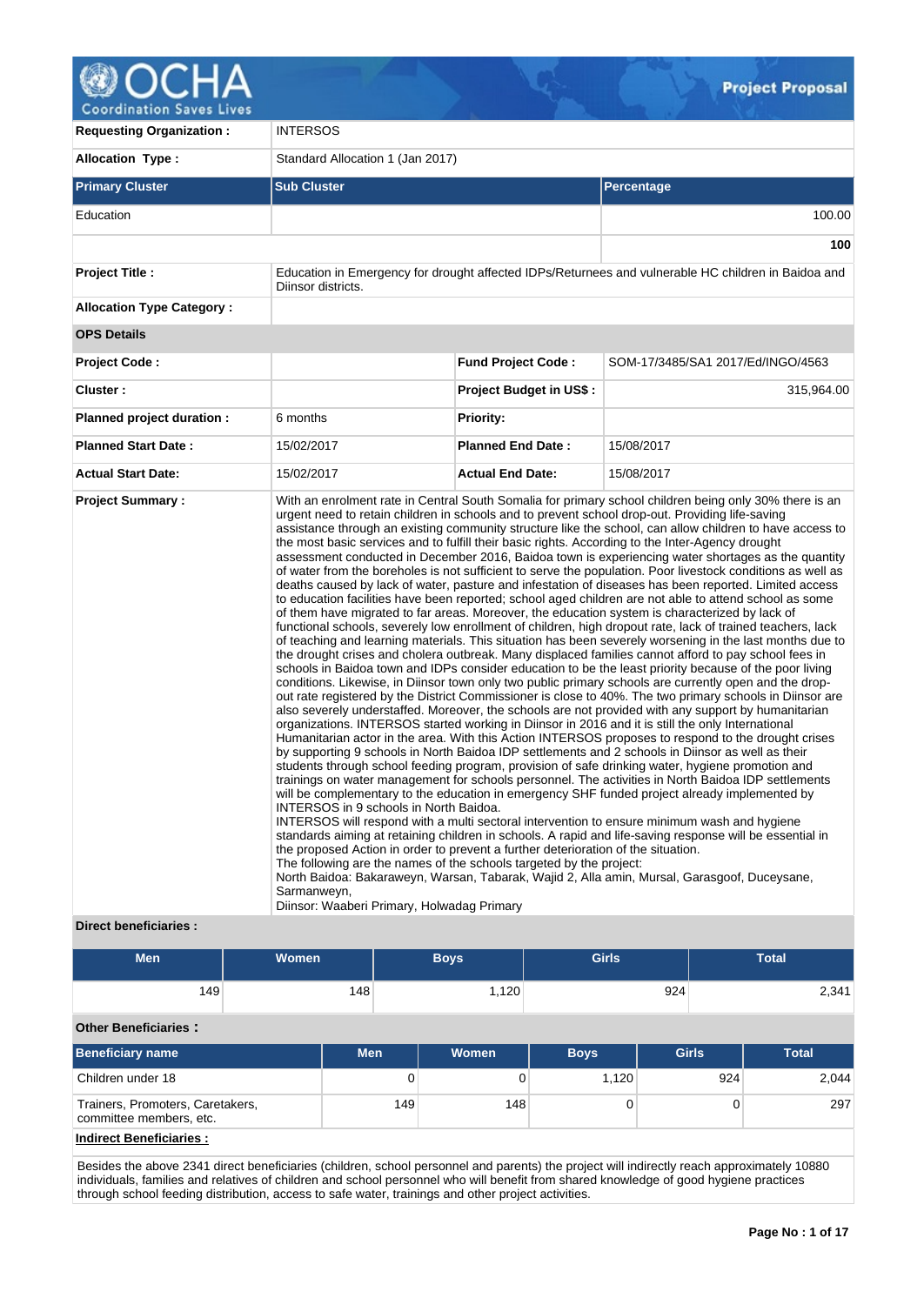## **Catchment Population:**

The target area for this action are 9 schools in North Baidoa and 2 schools in Diinsor. A total of 2341 IDP/returnees and host community beneficiaries are targeted to be reached through education in emergency activities such as school feeding program, access to safe and clean water, hygiene promotion activities in the schools and in the communities, teachers and CEC members training on water management teaching supplies and learning kits distribution and others. The project aims also at targeting indirectly 10880 beneficiaries who are families and relatives of the targeted children and school personnel who will benefit of the support provided to the 11 partner schools. The Action will use an integrated approach in order to provide access and improve quality learning in 9 schools in North Baidoa and 2 schools in Diinsor; this will be done by complementing the activities of the SHF funded project education in emergency already implemented in North Baidoa. The action aims at responding to the drought crises and at retaining children in school through grants to the partner schools for school feeding, provision of safe water, first aid kits distribution, hygiene promotion, learning kits and teaching supplies distribution and capacity building on water management for school personnel.

The overall catchment of the population will be approximately 30880 individuals including direct and indirect beneficiaries.

#### **Link with allocation strategy :**

This Action will deliberately target the already 9 partner schools of the SHF funded project education in emergency in North Baidoa in order to complement the already existing action with a more specific set of activities to respond to the drought emergency and the cholera outbreak.

The Action is further designed to adopt an integrated approach in order to improve the quality of the learning environment. INTERSOS, will ensure basic wash, nutrition and education services for 9 partner schools in North Baidoa and 2 schools in Diinsor to guarantee a rapid response to the humanitarian crisis currently affecting the country at large and to support school retention of children. The project is in line with the Education Cluster objectives in response to the protracted crisis affecting South Central Somalia.

Furthermore, INTERSOS as the only humanitarian actor present in Diinsor, is witnessing a deteriorating emergency situation in the two primary schools present in Diinsor and is urging immediate action to prevent further drop-out and school abandonment.

### **Sub-Grants to Implementing Partners :**

| <b>Partner Name</b>                                   |                             | <b>Partner Type</b>  |                             |  | <b>Budget in US\$</b> |  |  |  |  |  |
|-------------------------------------------------------|-----------------------------|----------------------|-----------------------------|--|-----------------------|--|--|--|--|--|
|                                                       |                             |                      |                             |  |                       |  |  |  |  |  |
| Other funding secured for the same project (to date): |                             |                      |                             |  |                       |  |  |  |  |  |
|                                                       | <b>Other Funding Source</b> |                      | <b>Other Funding Amount</b> |  |                       |  |  |  |  |  |
|                                                       |                             |                      |                             |  |                       |  |  |  |  |  |
| Organization focal point:                             |                             |                      |                             |  |                       |  |  |  |  |  |
| <b>Name</b>                                           | <b>Title</b>                | Email                |                             |  | <b>Phone</b>          |  |  |  |  |  |
| ANDREA MARTINOTTI                                     | <b>Head of Mission</b>      | somalia@intersos.org |                             |  | +254 734 000 710      |  |  |  |  |  |

## **BACKGROUND**

#### **1. Humanitarian context analysis**

Baidoa is currently acting as a transit point for returnees from Yemen, Kenya and Ethiopia. There are currently 72 IDP camps in Baidoa North with 9327 households and an estimated 55962 internal displaced persons in the camp. The humanitarian situation in the IDP camps according to the assessment is "dire" with IDPs living in sham conditions in terms of shelter, nutrition and livelihood.

Of the 55962 IDPs living in Baidoa North, 18000 persons are estimated to be school age going children under the age of 18 yet the IDP camps only have 33 schools with only 64% functional (INTERSOS assessment North Baidoa, April 2016).

The only functional schools in the IDP camps have few and yet untrained teachers that are not able to deliver quality teaching to the children. The WASH in the schools are reported to be insufficient for example the research found out that of the 33 schools Baidoa North IDP camps only 80% of the schools had latrines while of the 80% only 60% latrines are functional.

Baidoa town is experiencing water shortages as the quantity of water from the boreholes is not sufficient to serve the population. Poor livestock conditions as well as deaths caused by lack of water, pasture and infestation of diseases has been reported. Drought related displacement has been reported with an estimated 650 people reportedly displaced from Goof Gaduud Shabellow and Adable Huure to Huruubka, Tawakal and Bula Issack IDP settlements in Baidoa. Limited access to education facilities have been reported; some villages such as Goof Gaduud Burey, Hawen and Iafaale have no formal education facilities at all. Learning facilities in Goof Gaduud Shabellow and Awdinle were closed due to lack of pupils. School aged children are not able to attend school as some of them have migrated to far areas. This situation has been severely worsening in the last months. Many displaced families cannot afford to pay school fees in schools in Baidoa town. IDPs consider education to be the least priority because of the poor living conditions. Moreover, INTERSOS staff have already registered cases of teachers affected by cholera in the partner schools, hence causing further complications in the implementation of school classes. The activities in North Baidoa IDP settlements will be complementary to the education in emergency SHF funded project already implemented by INTERSOS in 9 schools. The same emergency situation is witnessed in Diinsor town where only two public primary schools are currently open and the drop-out rate registered by the District Commissioner is close to 40%. The two primary schools in Diinsor are also being severely affected by the drought and cholera outbreak. Moreover, teachers have not received trainings in child protection and/or child health and the schools are not provided with any support by humanitarian organizations. INTERSOS started working in Diinsor in 2016 and it is still the only International Humanitarian actor in the area.

## **2. Needs assessment**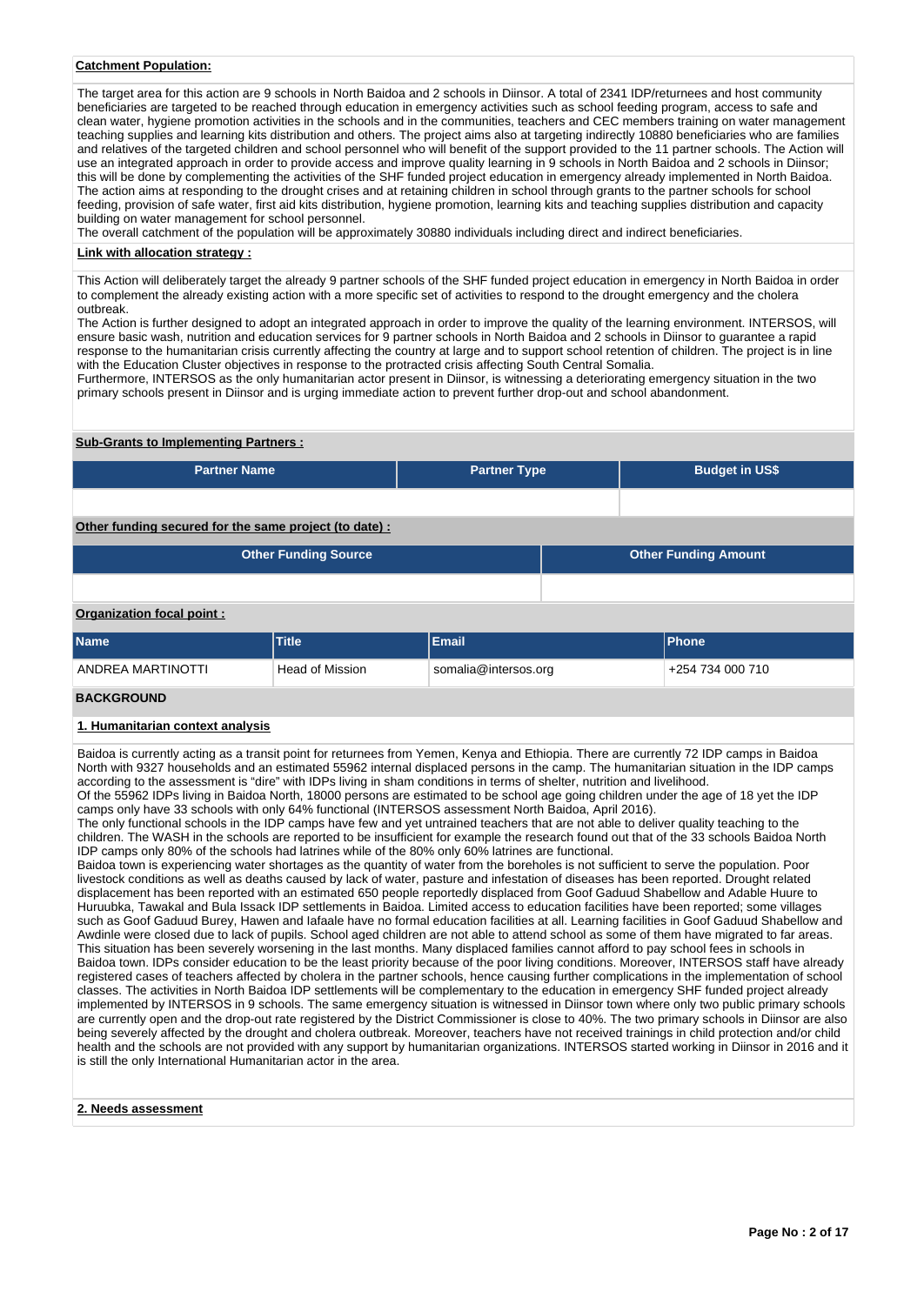According to the OCHA Inter-Agency drought assessment conducted in December 2016 with the participation of INTERSOS, Baidoa town is strongly affected by water shortages as the quantity of water from the boreholes is not sufficient to serve the population and this situation has been severely worsening in the last months. Many displaced families cannot afford to pay school fees in schools in Baidoa town. Likewise, in Diinsor town only two public primary schools are currently open and the drop-out rate registered by the District Commissioner is close to 40%. The two primary schools in Diinsor are also severely understaffed and are severely affected by the drought emergency and cholera outbreak; only last week two teachers were reported to hospital for cholera. Moreover, teachers have not received trainings in child protection and/or child health and the schools are not provided with any support by humanitarian organizations. INTERSOS started working in Diinsor in 2016 and it is still the only International Humanitarian actor in the area. Furthermore, key findings of the OCHA Inter-Agency drought assessment conducted in Baidoa indicated loss of livelihoods, limited access to food and safe drinking water, limited access to basic services such as health, education and sanitation were also observed. The teams also reported protection issues such as Huruubka and Bula Issack in IDPs settlements as well as villages in the outskirts of Baidoa. According to residents, the effects of drought is likely to deteriorate given the dry spell sparking mass displacement of people to the urban centers such as Baidoa, Xudur and Mogadishu. The assessment teams recommended immediate life-saving assistance to drought affected populations in their places of origin as well as assistance to those who have already been displaced to urban areas such as Baidoa. The priority needs identified include; Food, WASH, NFI/Shelter and Health.

## **3. Description Of Beneficiaries**

The proposed action will benefit 2341 direct beneficiaries. The 2044 children will benefit directly from school feeding program, access to safe and clean water, hygiene promotion activities in the community and in the schools, distribution of teaching and learning supplies, capacity building on water management for school personnel among other services to be provided by this Action.

44 teachers (22 male and 22 female), 88 community education committee members (44 male and 44 female) and 165 parents will benefit from training on water management and will be engaged in several activities in the project. The involvement of the community and in the previous programs and the awareness on the importance of gender based approach has already guaranteed the involvement of a high number of female teachers.

Approximately 20.000 community members will be targeted through the hygiene promotion campaigns to be conducted in the IDP settlements of North Baidoa, Baidoa town and Diinsor to raise awareness on wash and to prevent a further deterioration of the cholera outbreak.

Another 10880 individuals from North Baidoa and Diinsor will indirectly benefit from the support given to their children and relatives through wash, nutrition and capacity building activities.

## **4. Grant Request Justification**

INTERSOS Severe drought continues to worsen across Somalia, due to the failure of three consecutive rainy seasons during 2015-2016, followed by a prolonged dry season Hagaa (July-September 2016) and significantly below-average Deyr rainfall (October-December 2016). At the end of 2016, drought conditions expanded across all the regions. On 12 November 2016, the President of the Federal Government of Somalia issued an appeal to all Somalis and the international community to provide support to the drought-affected communities countrywide. Over the past six months, the food security and nutrition situation in the country has worsened and malnutrition rates remain high. In addition, the deepening drought and acute water shortages have led to an increased incidence of acute watery diarrhoea (AWD)/cholera outbreaks. The lack of water and pasture has deteriorated livestock body conditions, access to livelihoods and increased the number of internally displaced. Displacement, inward migration and negative coping strategies also increase the risk of 90,000 children dropping out of school.

INTERSOS mission in Somalia in implementing programs in Education, WASH, Health, Child protection and gender based violence prevention and response among other programs. INTERSOS with its programs on all these sectors is in a favorite position to use an integrated approach by pulling resources and skills in the other sectors such as protection, WASH and Health to be integrated in to education to improve access, enrolment and retention in the IDP schools. INTERSOS will carry on activities addressed to hygiene promotion in the targeted schools and communities: the hygiene promotion staff, involved in the wash program will conduct awareness campaigns targeting the children and the teachers involved; through the involvement of the staff working in the framework of the Protection programs, Meanwhile the staff implementing the education program will guarantee the involvement of the schools, the Community Education Committees (CECs) and the overall community as an entry point for the implementation of the other components. Furthermore, will implement a school feeding intervention in the 11 partner schools; thanks to the WASH activities it will be quaranteed that the nutritional impact of the school feeding program to the children will not be reduced because of diarrhea.

INTERSOS has been present in Baidoa since 2006 and has a strong support from the community. INTERSOS is also already implementing projects in the IDP settlements of North Baidoa and this Action aims at complementing other ongoing activities and at responding to the current emergency drought crisis. INTERSOS is the only international humanitarian actor present in Diinsor and is already working in the area through a UNHCR funded project.

## **5. Complementarity**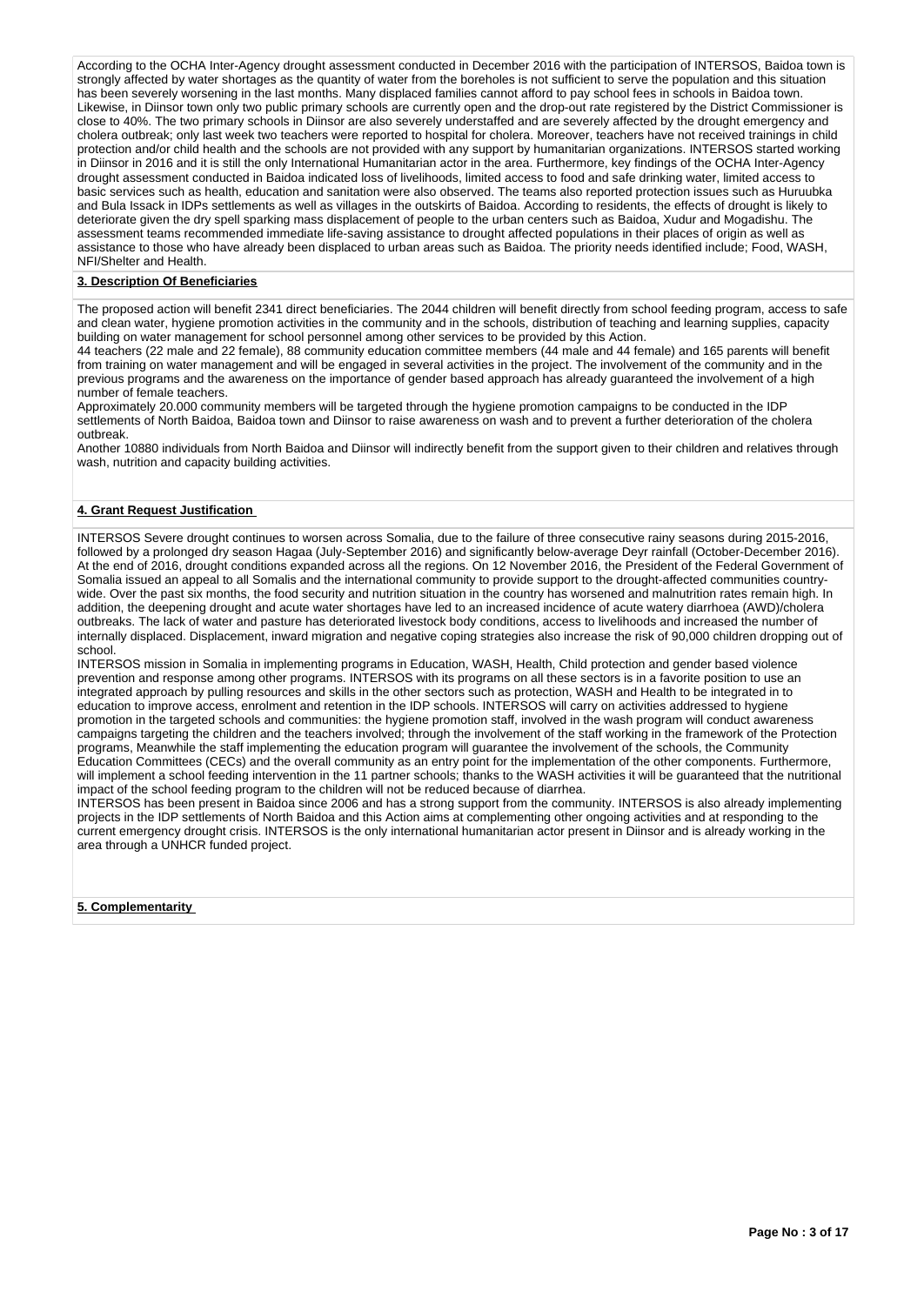The proposed intervention will be complementary to INTERSOS SHF Education funded project already on-going in North Baidoa. INTERSOS is already working on Education in North Baidoa supporting 9 partner schools in the IDP settlements. The complementarity with the ongoing SHF project will ensure that wash activities such as construction of latrines and wash basins will be complemented with the activities proposed in this project. For clarification purposes, some of the envisaged activities will be only implemented in the targeted schools in Diinsor such as the teaching and learning material distribution and learning kits distribution since the same activities are already implemented in North Baidoa under the ongoing SHF EiE project. The construction of temporary kitchens and provision of food and clean water will be indeed complemented with provision of wash facilities and hygiene promotion to maximize the impact of the intervention. Moreover, the Action is designed to be complemented with the WASH response to the emergency in North Baidoa and Diinsor so to ensure a comprehensive response supplemented by hygiene kits distribution and construction of wash facilities in the two primary schools targeted in Diinsor. The ECHO funded children of peace project is also on-going in Baidoa town and contributing to support 9 more schools in Baidoa town. INTERSOS is also implementing a WASH project funded by UNICEF targeting host communities in several district of Baidoa and in few rural areas of Baidoa District. According with the Strategic Reserve Allocation for 2017 and the needs to implement holistic methodologies, INTERSOS seeks to complement the on-going SHF project in North Baidoa to supplement the already existing action with a strong wash and nutrition component to respond to the drought and AWD/cholera outbreaks in order to maximize resources and to build on already on-going interventions in areas where INTERSOS has been working for the past years. The school feeding intervention envisaged by the project will be complemented with WASH activities to ensure that the nutritional value provided to the children will not be reduced because of diarrhea.

In Diinsor INTERSOS is the only humanitarian actor active in the area and it has witnessed an urgent need to intervene in the targeted primary school. The two primary schools targeted by the action are strongly affected by the current drought crises according to reports from INTERSOS staff present in the field. Moreover, in Baidoa and Diinsor INTERSOS is active with three Way Station to support the safe return and reintegration of returnees, and is implementing a UNHCR funded project focusing on education and school reintegration. The UNHCR funded project will therefore support the overall response to the drought crises making sure that children are retained or reintegrated in schools through school fees and direct support to the schools.

## **LOGICAL FRAMEWORK**

## **Overall project objective**

Contribute to retention in school of drought affected IDPs/Returnees and vulnerable host community school age girls and boys in Baidoa and Diinsor districts.

| <b>Education</b>                                                                                                                                   |                                                 |                                 |
|----------------------------------------------------------------------------------------------------------------------------------------------------|-------------------------------------------------|---------------------------------|
| <b>Cluster objectives</b>                                                                                                                          | <b>Strategic Response Plan (SRP) objectives</b> | <b>Percentage of activities</b> |
| Ensure emergencies and crises affected<br>children and youth have access to safe and<br>protective learning environments                           | Somalia HRP 2017                                | 40                              |
| Ensure vulnerable children and youth are<br>engaged in life-saving learning that promotes<br>personal well-being and social cohesion               | Somalia HRP 2017                                | 30                              |
| Strengthened capacity to deliver effective<br>and coordinated education in emergencies<br>preparedness and response within the<br>education system | Somalia HRP 2017                                | 30                              |

**Contribution to Cluster/Sector Objectives :** The proposed project aims at responding to the current drought crises and AWD/cholera outbreak to support school retention of vulnerable children. The project activities meet all the three cluster objectives through a range of different activities such as school feeding program, access to safe water, hygiene promotion, learning kits and teaching supplies distribution and capacity building for school personnel on water management.

#### **Outcome 1**

Increased access to a safe and protective learning environment for 2088 targeted children and teachers.

#### **Output 1.1**

# **Description**

Access to safe and protective learning environment is provided to 2044 (924 g; 1120 b) Crisis Affected Children and 44 teachers (22 W; 22 M) through safe and clean water distribution, school feeding program and construction of temporary kitchens.

## **Assumptions & Risks**

Assumption: The project through the water distribution and grants to schools for food provision is able to safely support the targeted children and school personnel counting on full cooperation from the 11 partner schools. The school personnel is able to properly manage the resources provided and local authorities as well as the community is positively engaged in the activities implementation. Risk: The security situation in North Baidoa and Diinsor as it is volatile worsens and parents are not able to send their children to schools and school structures get affected, occupied or looted by the fighting forces and education personnel such as the teachers and the CECs are displaced or unable to participate in project activities and implementation.

## **Activities**

### **Activity 1.1.1**

## **Standard Activity : Water distribution in schools**

Safe drinking water will be distributed in the 11 partner schools in North Baidoa and Diinsor in order to respond to the drought emergency and AWD/cholera outbreak which is harshly affecting the targeted communities and the country at large. Partner schools will be provided with water supplies for the entire duration of the project to guarantee to the students access to clean water. A MoU will be signed at the beginning of the project between INTERSOS and the 11 partner schools. School personnel and CECs will be held accountable for the management of the resources provided and will participate actively in the monitoring of the activity implementation. The activity will be implemented at the beginning of the project in order to ensure a rapid response to the emergency and in Baidoa it will be part and parcel of a comprehensive action complemented by the ongoing SHF funded project.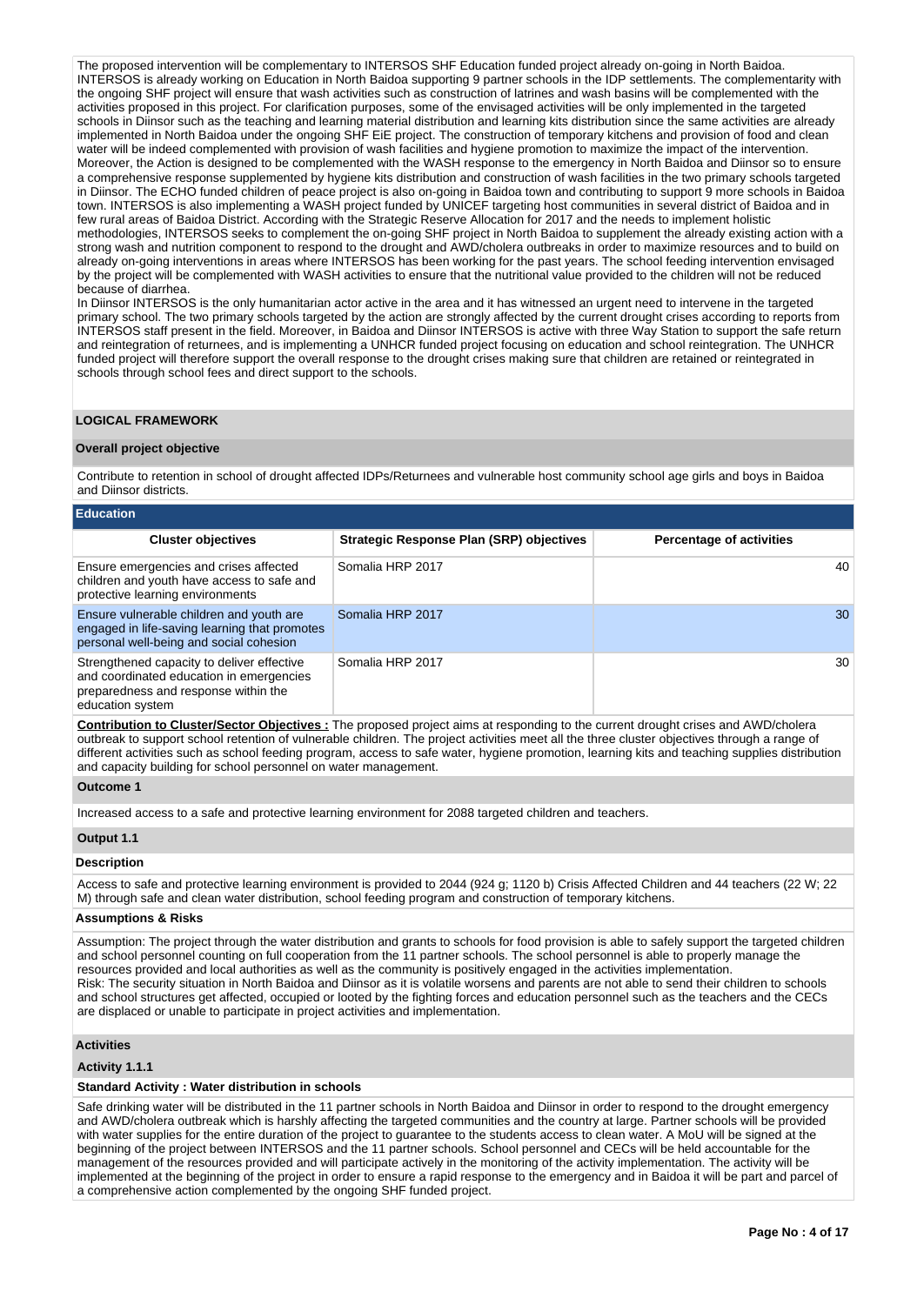### **Activity 1.1.2**

#### **Standard Activity : Water and sanitation infrastructure construction/refurbishment**

132 water storages will be distributed to the 11 partner schools (12 per school) in order to store the water distributed through water tracking. The water storages will be provided to the 11 schools at the beginning of the project thus to allow a rapid distribution f safe and clean water as per work plan. The CEC members and other school personnel will be engaged fully in the activity implementation to guarantee sustainability of the Action and active participation of the beneficiaries.

#### **Activity 1.1.3**

#### **Standard Activity : Water and sanitation infrastructure construction/refurbishment**

4 hand wash basins will be constructed in the two primary schools in Diinsor in order to response to the AWD/cholera outbreak by promoting good hygiene and sanitation practices. This activity is complementary to the ongoing SHF project and in order to avoid replication it will be implemented only in the targeted schools of Diinsor.

#### **Activity 1.1.4**

#### **Standard Activity : School feeding**

A school feeding intervention targeting the children in 11 schools in North Baidoa and Diinsor will be implemented for the entire duration of the project. Basic food supplies will be purchased, such as rice, beans, oil and salt in order to face the emergency crisis and provide children with a meal every day. The school personnel and CEC members will be responsible for a proper implementation of the activities together with INTERSOS staff and actively participate in the monitoring phase. One CEC member will be provided with a monthly incentive and one other will volunteer from the community or the CEC in order to cook the food and distribute it to the students. The food will be distributed to the schools on a weekly basis and stored in one of the school facilities. The activity will be implemented at the beginning of the project in order to ensure a rapid response to the emergency and in Baidoa it will be part and parcel of a comprehensive action complemented by the ongoing SHF funded project. The food will consist of rise, spaghetti, maize, beans and salt in order to guarantee a minimum nutritional value to the children. The cost per child calculated for this action is of 7 \$ per child.

#### **Activity 1.1.5**

## **Standard Activity : School feeding**

11 temporary kitchen will be constructed in the 11 partner schools in order to guarantee food provision to the targeted children. The schools targeted by the project do not have any existing cooking facility, therefore the temporary kitchen will allow children to be offered a meal every day in school. The food will be distributed to the schools on a weekly basis. Two cooks, one supported through monthly incentives and one volunteer from the community, will assist school personnel for cooking the food and distributing it to the children. The activity will be implemented at the beginning of the project in order to ensure a rapid response to the emergency and in Baidoa it will be part and parcel of a comprehensive action complemented by the ongoing SHF funded project.

#### **Indicators**

|                 |                |                                                                                                  |            | End cycle beneficiaries |  |                   | <b>End</b><br>cycle |
|-----------------|----------------|--------------------------------------------------------------------------------------------------|------------|-------------------------|--|-------------------|---------------------|
| Code            | <b>Cluster</b> | <b>Indicator</b>                                                                                 | <b>Men</b> | <b>Women</b>            |  | <b>Boys</b> Girls | <b>Target</b>       |
| Indicator 1.1.1 | Education      | Number of children and teachers with access to<br>safe and clean water                           |            |                         |  |                   | 2,088               |
|                 |                | <b>Means of Verification:</b> Good delivery note and reports from school personnel.              |            |                         |  |                   |                     |
| Indicator 1.1.2 | Education      | Number of water storages provided to the 11<br>schools                                           |            |                         |  |                   | 132                 |
|                 |                | <b>Means of Verification:</b> Good delivery note, pictorial documentation and activity report.   |            |                         |  |                   |                     |
| Indicator 1.1.3 | Education      | Number of hand wash basins constructed in 2<br>schools in Diinsor                                |            |                         |  |                   | 4                   |
|                 |                | <b>Means of Verification:</b> Good delivery note, pictorial documentation and activity report.   |            |                         |  |                   |                     |
| Indicator 1.1.4 | Education      | Number of children and teachers provided with<br>food in school                                  |            |                         |  |                   | 2,088               |
|                 |                | <b>Means of Verification:</b> Good delivery note, school register, reports from school personnel |            |                         |  |                   |                     |
| Indicator 1.1.5 | Education      | Number of temporary learning spaces or<br>rehabilitated classrooms                               |            |                         |  | 11                |                     |
|                 |                | <b>Means of Verification:</b> Good delivery note and reports from school personnel.              |            |                         |  |                   |                     |

**Outcome 2**

2044 children, 44 teachers, 88 CEC members, and approximately 12000 community members in Baidoa North and 8000 in Diinsor supported with life-saving learning activities and school material.

## **Output 2.1**

## **Description**

1188 children in Diinsor, 16 CEC members of two partner schools in Diinsor and communities in the targeted areas benefited from provision of learning kits, provision of teaching material and hygiene promotion activities.

#### **Assumptions & Risks**

Assumption: The project through hygiene promotion, learning and teaching material distribution is able to safely support the targeted children and school personnel and to engage community members counting on full cooperation from the schools and the communities. Risk: The security situation in North Baidoa and Diinsor as it is volatile worsens and parents are not able to send their children to schools and school structures get affected, occupied or looted by the fighting forces and education personnel such as the teachers and the CECs are displaced or unable to participate in project activities and implementation.

## **Activities**

## **Activity 2.1.3**

**Standard Activity : Hygiene promotion**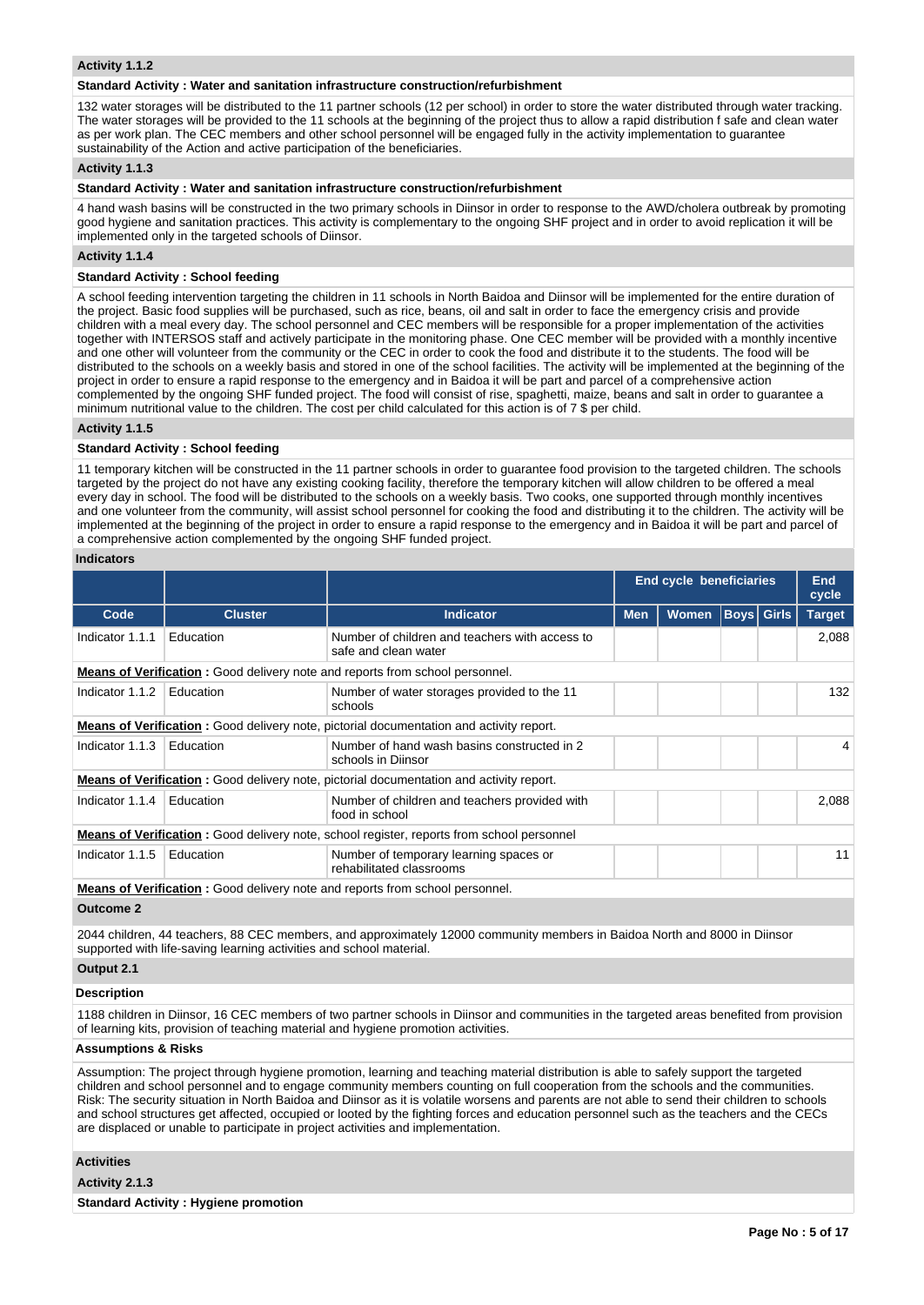2 radio campaigns of 2 months each will be conducted in Baidoa and Diinsor in order to promote hygiene and sanitation practices among the targeted communities. The messages transmitted one time per day by the radio will promote wash good practices to tackle AWD and cholera outbreak in the region.

## **Activity 2.1.4**

## **Standard Activity : School equipment and material learning distribution**

Teaching and learning supplies will be distributed to the 2 partner schools in Diinsor. The teaching and learning material consist of electric materials, maps, flip charts, counter books, register books, pens rulers to facilitate the teachers in the teaching process. The activity will be implemented only in Diinsor since TLM has already been distributed in the North Baidoa partner schools under the ongoing SHF EiE project.

#### **Activity 2.1.5**

## **Standard Activity : School equipment and material learning distribution**

Individual learner kits will be distributed to 1188 children targeted in the two primary schools in Diinsor. These kits consist of 4 exercise books, 2 pens, 2 pencil, 1 sharpener and 1 eraser to facilitate the pupils in the smooth learning. The distribution will not be implemented in North Baidoa schools to avoid overlap since the targeted children were already recently provided with learning kits through an ongoing SHF funded project of education in emergency.

## **Activity 2.1.1**

#### **Standard Activity : Hygiene promotion**

Two informative campaigns on wash will be conducted in each area targeted by the project. The campaigns aim at raising awareness on hygiene and sanitation as well as water management in order to respond to the drought emergency and AWD/cholera outbreak.

### **Activity 2.1.2**

### **Standard Activity : Hygiene promotion**

Promotion activities on wash will be conducted in the 11 partner schools targeted by the project. The activity aims at raising awareness on hygiene and sanitation as well as water management in order to respond to the drought emergency and AWD/cholera outbreak. The activity will engage all the targeted children and school personnel.

# **Activity 2.1.6**

## **Standard Activity : Hygiene promotion**

Basic hygiene kits will be distributed to the 11 partner schools including dettol soap and aqua tabs. In order to promote hygiene and sanitation and to respond to the AWD/cholera outbreak.

#### **Indicators**

|                                                                                                                |                |                                                                                                                                              | <b>End cycle beneficiaries</b> |              |    |                   | <b>End</b><br>cycle |
|----------------------------------------------------------------------------------------------------------------|----------------|----------------------------------------------------------------------------------------------------------------------------------------------|--------------------------------|--------------|----|-------------------|---------------------|
| Code                                                                                                           | <b>Cluster</b> | <b>Indicator</b>                                                                                                                             | <b>Men</b>                     | <b>Women</b> |    | <b>Boys</b> Girls | <b>Target</b>       |
| Indicator 2.1.1                                                                                                | Education      | Number of community members sensitized on<br>hygiene in the community                                                                        |                                |              |    |                   | 20,000              |
|                                                                                                                |                | <b>Means of Verification:</b> activity report, pictorial documentation, signed participants list.                                            |                                |              |    |                   |                     |
| Indicator 2.1.2                                                                                                | Education      | Number of children and school personnel with an<br>increased knowledge of hygiene practices<br>targeted through hygiene promotion activities |                                |              |    |                   | 2,088               |
| <b>Means of Verification:</b> activity report, pictorial documentation, signed participants list.              |                |                                                                                                                                              |                                |              |    |                   |                     |
| Indicator 2.1.3                                                                                                | Education      | Number of community members sensitized on<br>hygiene in the community through radio messages                                                 |                                |              |    |                   | 20,000              |
|                                                                                                                |                | <b>Means of Verification:</b> activity report, pictorial documentation, feedback from beneficiaries collected.                               |                                |              |    |                   |                     |
| Indicator 2.1.4                                                                                                | Education      | Number of schools benefiting from TLM<br>distribution in Diinsor                                                                             |                                |              |    |                   | 2                   |
|                                                                                                                |                | <b>Means of Verification:</b> Good delivery note, distribution list, activity report, pictorial documentation.                               |                                |              |    |                   |                     |
| Indicator 2.1.5                                                                                                | Education      | Number of children (Boys&Girls) provided with<br>learning supplies                                                                           |                                |              |    |                   | 1,188               |
| <b>Means of Verification:</b> Good delivery note, distribution list, activity report, pictorial documentation. |                |                                                                                                                                              |                                |              |    |                   |                     |
| Indicator 2.1.6                                                                                                | Education      | Number of schools benefiting from hygiene kits                                                                                               |                                |              | 11 |                   |                     |
|                                                                                                                |                | <b>Means of Verification:</b> Good delivery note, distribution list, activity report, pictorial documentation.                               |                                |              |    |                   |                     |
| $A - 1 - 1 = 0$                                                                                                |                |                                                                                                                                              |                                |              |    |                   |                     |

#### **Outcome 3**

Strengthened effective and coordinated education in emergency preparedness response in the 11 partner schools through capacity building for teachers, CEC members and parents representatives

# **Output 3.1**

## **Description**

Teachers, parents and CEC members have increased knowledge of water management and on life-saving approaches in emergency situations.

#### **Assumptions & Risks**

Assumption: The project through capacity building for school personnel on water management is able to safely support the targeted schools counting on full cooperation from the school personnel and the communities.

Risk: The security situation in North Baidoa and Diinsor as it is volatile worsens and parents are not able to send their children to schools and school structures get affected, occupied or looted by the fighting forces and education personnel such as the teachers and the CECs are displaced or unable to participate in project activities and implementation.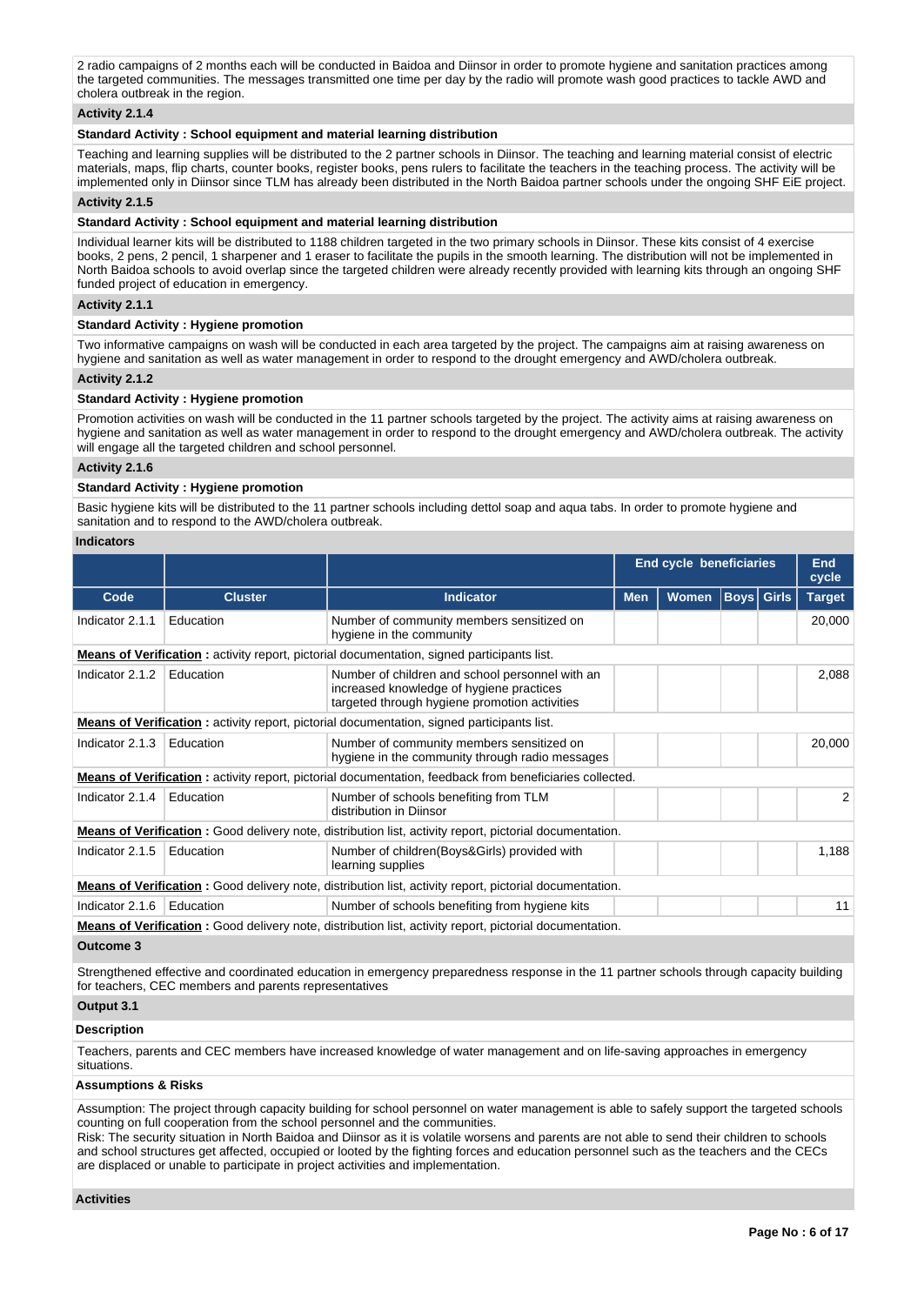## **Activity 3.1.1**

## **Standard Activity : Capacity building**

Training of teachers (for 11 targeted schools in North Baidoa and Diinsor). The teachers training will focus on wash and water management. A two-days training will be implemented twice for 44 beneficiaries.

## **Activity 3.1.2**

# **Standard Activity : CEC training**

Training of CEC members (for 11 targeted schools in North Baidoa and Diinsor). The CEC members training will focus on wash and water management. A two-days training will be implemented twice for 88 beneficiaries.

#### **Activity 3.1.3**

#### **Standard Activity : Community based participation**

Training of parents' representatives (15 per school for 11 targeted schools in North Baidoa and Diinsor). The parents' representatives training will focus on wash and water management. A two-days training will be implemented for 165 beneficiaries. The training is expected to be carried out in coordination with the hygiene kits distribution activity envisaged under the INTERSOS WASH project

#### **Indicators**

|                                                                                                                    |                |                                                                                                                     | <b>End cycle beneficiaries</b> |       |                   | End<br>cycle |               |
|--------------------------------------------------------------------------------------------------------------------|----------------|---------------------------------------------------------------------------------------------------------------------|--------------------------------|-------|-------------------|--------------|---------------|
| Code                                                                                                               | <b>Cluster</b> | <b>Indicator</b>                                                                                                    | <b>Men</b>                     | Women | <b>Boys Girls</b> |              | <b>Target</b> |
| Indicator 3.1.1                                                                                                    | Education      | Number of teachers (M&F) trained                                                                                    |                                |       |                   |              | 44            |
| <b>Means of Verification:</b> Activity report, pictorial documentation, attendance list, evaluation questionnaire. |                |                                                                                                                     |                                |       |                   |              |               |
| Indicator 3.1.2                                                                                                    | Education      | Number of CECs members trained                                                                                      |                                |       |                   |              | 88            |
|                                                                                                                    |                | <b>Means of Verification</b> : Activity report, pictorial documentation, attendance list, evaluation questionnaire. |                                |       |                   |              |               |
| Indicator 3.1.3                                                                                                    | Education      | Number of parents' representatives with increased<br>knowledge on wash and water management                         |                                |       |                   | 165          |               |
|                                                                                                                    |                |                                                                                                                     |                                |       |                   |              |               |

**Means of Verification :** Means of Verification: Activity report, pictorial documentation, attendance list, evaluation questionnaire.

**Additional Targets :** The project in addition to the direct beneficiaries (school age children, CECs and teachers, community members) will reach will also indirectly target the families of school age children and school personnel through hygiene and nutrition activities.

## **M & R**

## **Monitoring & Reporting plan**

INTERSOS aims to have a comprehensive and participatory monitoring of the project that will ensure accountability both to the donor and the beneficiaries.

In the first phase of the project, INTERSOS will hold an opening meeting with the beneficiary representatives that will include the camp leaders, the community education committee representatives, the children representatives and the school heads to explain the project deliverables.

The project will then establish a joint project monitoring committee that will assess the performance of the project on quarterly basis against the deliverables as per the proposal.

INTERSOS will further develop both a quantities and qualitative monitoring tools to collect data on the project activities such as teacher trainings, distribution of learning kits and teaching material which then will be reported by the monitoring and evaluation officer and reports given to the project manager who will in turn report to the cluster, SHF and the head of mission. The reports will also be used for sharing the best practices as well as redesigning the project for practices that are not working well.

INTERSOS project manager will internally produce monthly reports to the head of mission on the project performance while produce reports to the cluster as per agreement.

The data collected from the community, the monitoring and evaluation officer and the monthly and weekly reports will then be gathered to feed the report to SHF and to education data base.

INTERSOS will produce towards the end of the project two case studies in order to evaluate the impact of the activities implemented and the beneficiaries' perception of the quality of the project. One case study will be produced per each targeted location and it will consist of interviews and FGDs conducted with project's beneficiaries.

Furthermore, throughout the all duration of the project, data on drop-out rates of children in the targeted schools will be collected and reported to the Donor as well as cases of AWD and cholera affecting the targeted beneficiaries.

## **Workplan**

| <b>Activitydescription</b>                                                                                                                                                                                                                                                                                                                                                                                                                                                                                                                                                                                                                                                                                                                                                                                                                                                                                                                                                    | Year | -2 | 3 |   | 5 | 6 I | $\overline{7}$ | 8 | 9110 |  |
|-------------------------------------------------------------------------------------------------------------------------------------------------------------------------------------------------------------------------------------------------------------------------------------------------------------------------------------------------------------------------------------------------------------------------------------------------------------------------------------------------------------------------------------------------------------------------------------------------------------------------------------------------------------------------------------------------------------------------------------------------------------------------------------------------------------------------------------------------------------------------------------------------------------------------------------------------------------------------------|------|----|---|---|---|-----|----------------|---|------|--|
| Activity 1.1.1: Safe drinking water will be distributed in the 11 partner schools in<br>North Baidoa and Diinsor in order to respond to the drought emergency and<br>AWD/cholera outbreak which is harshly affecting the targeted communities and the<br>country at large. Partner schools will be provided with water supplies for the entire<br>duration of the project to guarantee to the students access to clean water. A MoU<br>will be signed at the beginning of the project between INTERSOS and the 11<br>partner schools. School personnel and CECs will be held accountable for the<br>management of the resources provided and will participate actively in the<br>monitoring of the activity implementation. The activity will be implemented at the<br>beginning of the project in order to ensure a rapid response to the emergency and<br>in Baidoa it will be part and parcel of a comprehensive action complemented by the<br>ongoing SHF funded project. | 2017 |    | x | X | x | X   | $\mathsf{X}$   | X |      |  |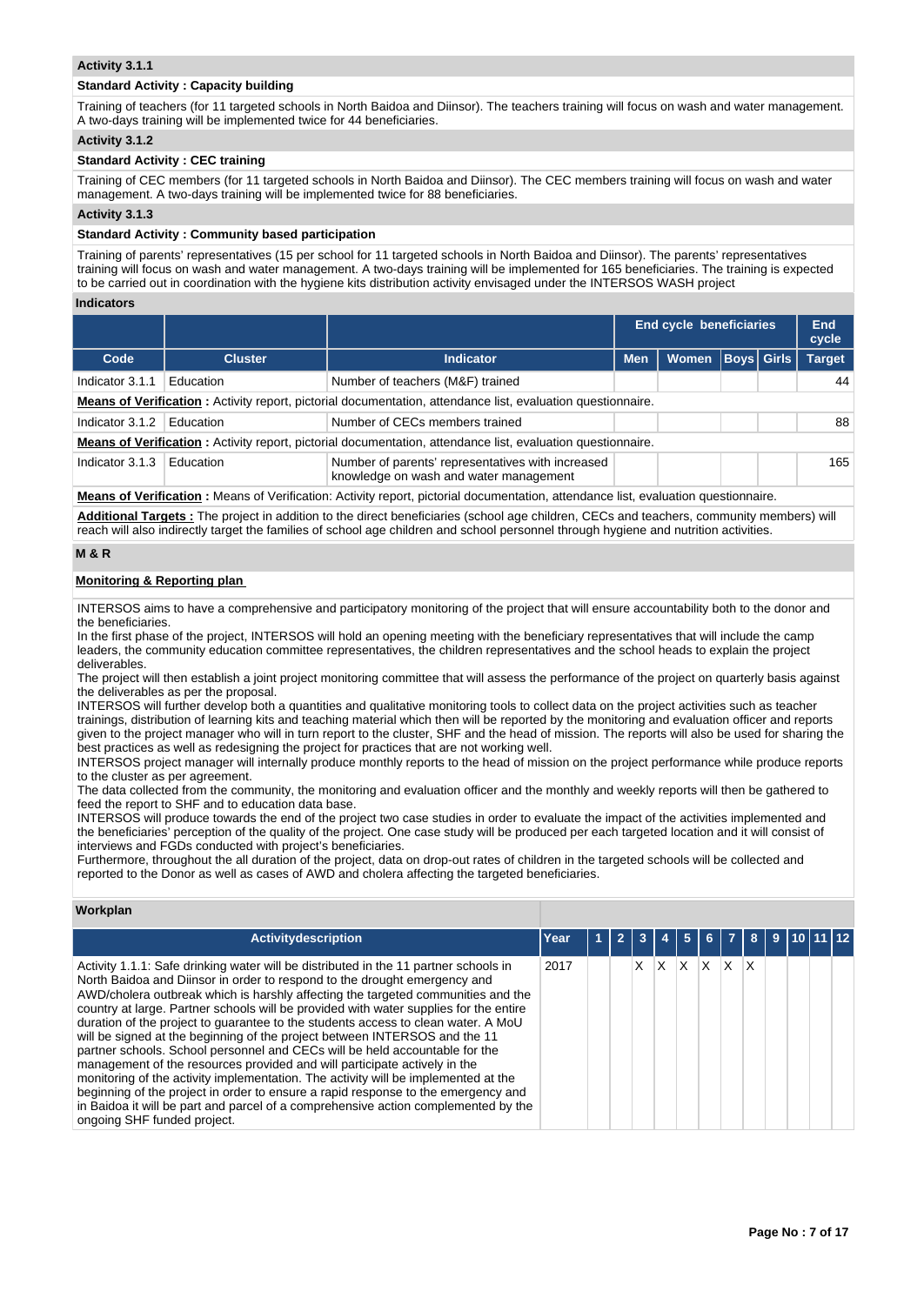| Activity 1.1.2: 132 water storages will be distributed to the 11 partner schools (12<br>per school) in order to store the water distributed through water tracking. The water<br>storages will be provided to the 11 schools at the beginning of the project thus to<br>allow a rapid distribution f safe and clean water as per work plan. The CEC<br>members and other school personnel will be engaged fully in the activity<br>implementation to guarantee sustainability of the Action and active participation of<br>the beneficiaries.                                                                                                                                                                                                                                                                                                                                                                                                                                                                                                                                                                                                                                                                                                                                                                    | 2017 | X  |    |          |   |              |   |  |  |
|------------------------------------------------------------------------------------------------------------------------------------------------------------------------------------------------------------------------------------------------------------------------------------------------------------------------------------------------------------------------------------------------------------------------------------------------------------------------------------------------------------------------------------------------------------------------------------------------------------------------------------------------------------------------------------------------------------------------------------------------------------------------------------------------------------------------------------------------------------------------------------------------------------------------------------------------------------------------------------------------------------------------------------------------------------------------------------------------------------------------------------------------------------------------------------------------------------------------------------------------------------------------------------------------------------------|------|----|----|----------|---|--------------|---|--|--|
| Activity 1.1.3: 4 hand wash basins will be constructed in the two primary schools in<br>Diinsor in order to response to the AWD/cholera outbreak by promoting good<br>hygiene and sanitation practices. This activity is complementary to the ongoing<br>SHF project and in order to avoid replication it will be implemented only in the<br>targeted schools of Diinsor.                                                                                                                                                                                                                                                                                                                                                                                                                                                                                                                                                                                                                                                                                                                                                                                                                                                                                                                                        | 2017 | X  |    |          |   |              |   |  |  |
| Activity 1.1.4: A school feeding intervention targeting the children in 11 schools in<br>North Baidoa and Diinsor will be implemented for the entire duration of the project.<br>Basic food supplies will be purchased, such as rice, beans, oil and salt in order to<br>face the emergency crisis and provide children with a meal every day. The school<br>personnel and CEC members will be responsible for a proper implementation of<br>the activities together with INTERSOS staff and actively participate in the<br>monitoring phase. One CEC member will be provided with a monthly incentive and<br>one other will volunteer from the community or the CEC in order to cook the food<br>and distribute it to the students. The food will be distributed to the schools on a<br>weekly basis and stored in one of the school facilities. The activity will be<br>implemented at the beginning of the project in order to ensure a rapid response to<br>the emergency and in Baidoa it will be part and parcel of a comprehensive action<br>complemented by the ongoing SHF funded project. The food will consist of rise,<br>spaghetti, maize, beans and salt in order to guarantee a minimum nutritional value<br>to the children. The cost per child calculated for this action is of 7 \$ per child. | 2017 | X. | X  | X        | X | ΙX.          | X |  |  |
| Activity 1.1.5: 11 temporary kitchen will be constructed in the 11 partner schools in<br>order to quarantee food provision to the targeted children. The schools targeted by<br>the project do not have any existing cooking facility, therefore the temporary<br>kitchen will allow children to be offered a meal every day in school. The food will be<br>distributed to the schools on a weekly basis. Two cooks, one supported through<br>monthly incentives and one volunteer from the community, will assist school<br>personnel for cooking the food and distributing it to the children. The activity will be<br>implemented at the beginning of the project in order to ensure a rapid response to<br>the emergency and in Baidoa it will be part and parcel of a comprehensive action<br>complemented by the ongoing SHF funded project.                                                                                                                                                                                                                                                                                                                                                                                                                                                               | 2017 | X  |    |          |   |              |   |  |  |
| Activity 2.1.1: Two informative campaigns on wash will be conducted in each area<br>targeted by the project. The campaigns aim at raising awareness on hygiene and<br>sanitation as well as water management in order to respond to the drought<br>emergency and AWD/cholera outbreak.                                                                                                                                                                                                                                                                                                                                                                                                                                                                                                                                                                                                                                                                                                                                                                                                                                                                                                                                                                                                                           | 2017 | X  |    |          | X |              |   |  |  |
| Activity 2.1.2: Promotion activities on wash will be conducted in the 11 partner<br>schools targeted by the project. The activity aims at raising awareness on hygiene<br>and sanitation as well as water management in order to respond to the drought<br>emergency and AWD/cholera outbreak. The activity will engage all the targeted<br>children and school personnel.                                                                                                                                                                                                                                                                                                                                                                                                                                                                                                                                                                                                                                                                                                                                                                                                                                                                                                                                       | 2017 | X. | X  | $\times$ | X | $\mathsf{X}$ | X |  |  |
| Activity 2.1.3: 2 radio campaigns of 2 months each will be conducted in Baidoa and<br>Diinsor in order to promote hygiene and sanitation practices among the targeted<br>communities. The messages transmitted one time per day by the radio will promote<br>wash good practices to tackle AWD and cholera outbreak in the region.                                                                                                                                                                                                                                                                                                                                                                                                                                                                                                                                                                                                                                                                                                                                                                                                                                                                                                                                                                               | 2017 |    | X. | ΙX       |   |              |   |  |  |
| Activity 2.1.4: Teaching and learning supplies will be distributed to the 2 partner<br>schools in Diinsor. The teaching and learning material consist of electric materials,<br>maps, flip charts, counter books, register books, pens rulers to facilitate the<br>teachers in the teaching process. The activity will be implemented only in Diinsor<br>since TLM has already been distributed in the North Baidoa partner schools under<br>the ongoing SHF EiE project.                                                                                                                                                                                                                                                                                                                                                                                                                                                                                                                                                                                                                                                                                                                                                                                                                                        | 2017 | X  |    |          |   |              |   |  |  |
| Activity 2.1.5: Individual learner kits will be distributed to 1188 children targeted in<br>the two primary schools in Diinsor. These kits consist of 4 exercise books, 2 pens,<br>2 pencil, 1 sharpener and 1 eraser to facilitate the pupils in the smooth learning.<br>The distribution will not be implemented in North Baidoa schools to avoid overlap<br>since the targeted children were already recently provided with learning kits<br>through an ongoing SHF funded project of education in emergency.                                                                                                                                                                                                                                                                                                                                                                                                                                                                                                                                                                                                                                                                                                                                                                                                 | 2017 | X  |    |          |   |              |   |  |  |
| Activity 2.1.6: Basic hygiene kits will be distributed to the 11 partner schools<br>including dettol soap and aqua tabs. In order to promote hygiene and sanitation<br>and to respond to the AWD/cholera outbreak.                                                                                                                                                                                                                                                                                                                                                                                                                                                                                                                                                                                                                                                                                                                                                                                                                                                                                                                                                                                                                                                                                               | 2017 | X  |    |          |   |              |   |  |  |
| Activity 3.1.1: Training of teachers (for 11 targeted schools in North Baidoa and<br>Diinsor). The teachers training will focus on wash and water management. A two-<br>days training will be implemented twice for 44 beneficiaries.                                                                                                                                                                                                                                                                                                                                                                                                                                                                                                                                                                                                                                                                                                                                                                                                                                                                                                                                                                                                                                                                            | 2017 | X  |    |          | X |              |   |  |  |
| Activity 3.1.2: Training of CEC members (for 11 targeted schools in North Baidoa<br>and Diinsor). The CEC members training will focus on wash and water<br>management. A two-days training will be implemented twice for 88 beneficiaries.                                                                                                                                                                                                                                                                                                                                                                                                                                                                                                                                                                                                                                                                                                                                                                                                                                                                                                                                                                                                                                                                       | 2017 | X  |    |          | X |              |   |  |  |
| Activity 3.1.3: Training of parents' representatives (15 per school for 11 targeted<br>schools in North Baidoa and Diinsor). The parents' representatives training will<br>focus on wash and water management. A two-days training will be implemented for<br>165 beneficiaries. The training is expected to be carried out in coordination with the<br>hygiene kits distribution activity envisaged under the INTERSOS WASH project                                                                                                                                                                                                                                                                                                                                                                                                                                                                                                                                                                                                                                                                                                                                                                                                                                                                             | 2017 |    | х  |          |   |              |   |  |  |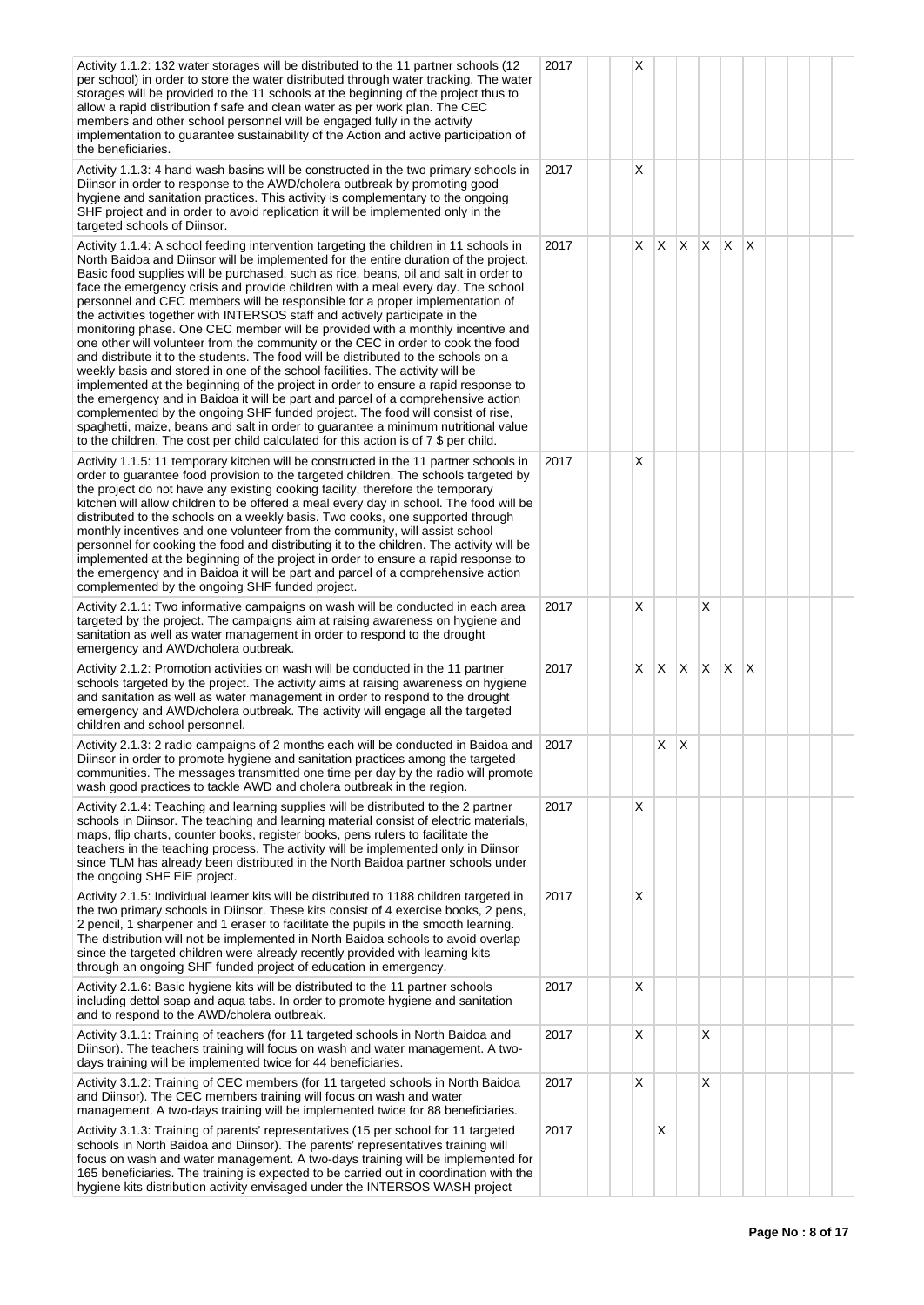#### **OTHER INFO**

# **Accountability to Affected Populations**

The project-design integrates a strong community-based approach. Beneficiaries will be selected within a protection framework. For each activity the criteria will be reviewed and agreed with community participants and local authorities.

Base on a multiyear presences, communities and INTERSOS relationship is built on trust and continuous presence, inviting the population to reports problems to us. Therefore, the involvement of beneficiaries is made easier due to this permanent contact with them. The action is part of the humanitarian response to the emergency drought and cholera outbreak which is affecting Somalia at large.

The capacity building to the CECs and teachers will form the basis of beneficiary selection criteria and support communities to be involved in the design, monitoring and evaluation of the project from the start.

## **Implementation Plan**

In the first phase of implementation the project will:

• Recruit project staff.

• Identify teachers and CEC members in the 11 partner schools, ensuring gender balance among the targeted group.

• Support the schools and the children with a school feeding intervention.

• Construction of 11 temporary kitchens. The construction will be carried out immediately at the beginning of the project in order to make sure that the school feeding intervention is started rapidly.

• Procure school supplies and learning kits. The teaching material will be provided to the 11 targeted schools, while the learning material will be only provided to the targeted children in Diinsor in order not to create overlapping with the ongoing SHF funded project. Provision of Water storages (12 per school) in the 11 partner schools.

• Provide school personnel and children with access to safe and clean water in the 11 partner schools for the all duration of the project as a response measure to the cholera outbreaks.

• Construction of 4 hand wash basins in Diinsor

• Hygiene kits distribution in the 11 partner schools will be implemented. The kits consist of Dettol soap and aqua tabs.

• Carry out hygiene promotion activities for AWD/Cholera prevention in the targeted schools. The activities will be carried out in a complementary way with the ongoing SHF project in Baidoa and the construction of wash basins and latrines in order to raise awareness among the children and school personnel on wash issues.

• Carry out hygiene promotion activities for AWD/Cholera prevention in the targeted communities. The activity will be carried out at the beginning of the project in order to engage the community and to raise awareness on a large scale about wash.

• Radio campaign in Baidoa and Diinsor for two months promoting messages on hygiene and sanitation good practices once per day. • Train teachers and CEC members on wash and water management. This activity will be implemented at the beginning of the project to increase knowledge of targeted beneficiaries on wash and to enhance the sustainability of the Action. In the second phase the project will.

Training of two days for parents' representatives on wash and water management implemented once in North Baidoa and once in Diinsor. Participants will be 15 identified parents' representatives per schools for a total of 165 participants.

• Provide schools with grants for the school feeding intervention. This activity will be implemented for the entire duration of the project in order to provide beneficiaries in thee 11targeted schools with food as a rapid response to the emergency. WASH activities will ensure that the nutritional value provided to the children will not be reduced by AWD.

• Provide schools and children with access to safe and clean water in the 11 partner schools for the entire duration of the project. • Carry out hygiene promotion activities for AWD/Cholera prevention in the targeted communities. The activity will be carried out at the

beginning of the project in order to engage the community and to raise awareness on a large scale about wash.

• Carry out hygiene promotion activities for AWD/Cholera prevention in the targeted schools. The activities will be carried out in a complementary way with the ongoing SHF project in Baidoa and the construction of wash basins and latrines in order to raise awareness among the children and school personnel on wash issues.

• Train teachers and CEC members on wash and water management. This activity will be implemented at the beginning of the project to increase knowledge of targeted beneficiaries on wash.

• Establish a participatory monitoring and reporting mechanism involving the community members, teachers, children and the project staff as well as the local education authorities.

• Continue monitoring and reporting retention in the 11 schools.

In the Final phase of the project the action intends to:

• Carry out a final evaluation.

#### **Coordination with other Organizations in project area**

| Name of the organization                          | Areas/activities of collaboration and rationale                                                                                                                                                                                                                                   |
|---------------------------------------------------|-----------------------------------------------------------------------------------------------------------------------------------------------------------------------------------------------------------------------------------------------------------------------------------|
| <b>NRC</b>                                        | NRC Coordianation at Education Cluster in Baidoa                                                                                                                                                                                                                                  |
| <b>UNHCR</b>                                      | INTERSOS will closely coordinate with UNHCR both in Baidoa and<br>Diinsor. INTERSOS is implementing a multi-sectoral approach<br>project in Baidoa and Diinsor funded by UNHCR with a strong<br>education component                                                               |
| <b>UNICEF</b>                                     | INTERSOS will closely coordinate with UNICEF in Baidoa in order to<br>share information, among others, on the education system, drought<br>emergency, retention and reintegration rates of school age children<br>and security.                                                   |
| MoE                                               | Regular communications and coordination at field level will be<br>ensured with the Ministry of Education. Discrict and regional MoE<br>Officer will be regularly update on the implementation of the activities<br>and involved during the trainings and the awareness campaigns. |
| <b>Environment Marker Of The Project</b>          |                                                                                                                                                                                                                                                                                   |
| B: Medium environmental impact with NO mitigation |                                                                                                                                                                                                                                                                                   |

**Gender Marker Of The Project**

2a- The project is designed to contribute significantly to gender equality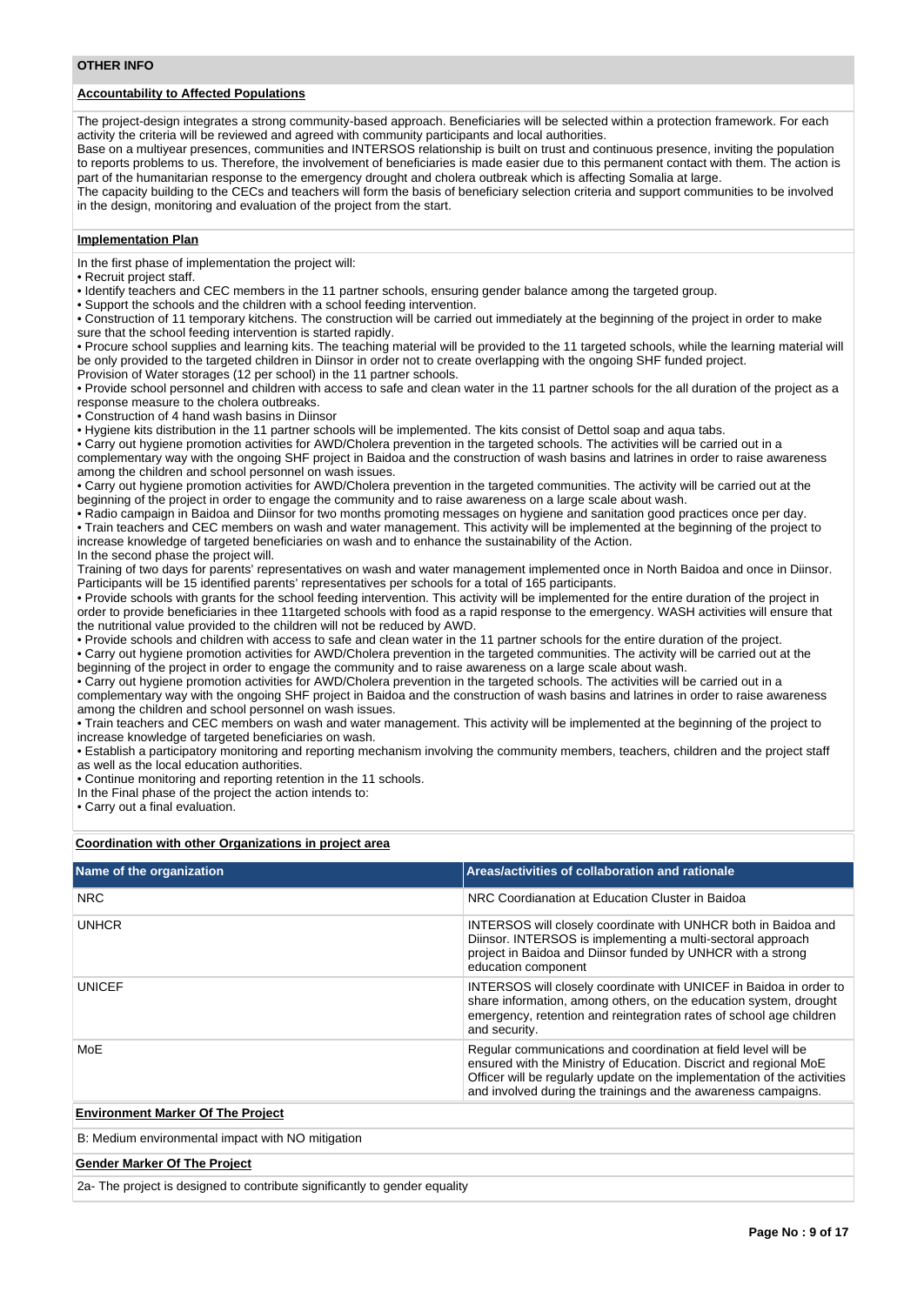### **Justify Chosen Gender Marker Code**

The proposed activities have been designed to equally target boys and girls. Moreover, during the implementation, the activities will be tailored to respond to the specific needs of the different sex and age groups. Gender equality will be particularly fostered in the identification of teachers and parents' representatives as well as in the composition of the CECs to guarantee equal participation of men and women. Gender related issues will be mainstreamed during trainings and wash promotion activities, ensuring confidentiality and cultural sensitivity. Beneficiary data will be collected separated by sex and age, whenever possible for the entire duration of the project and a gender sensitive approach will be respected throughout implementation of activities.

Moreover, hygiene kits distribution (sanitary pads) for girls will be supported and distributed under the INTERSOS WASH project implemented in the same areas.

#### **Protection Mainstreaming**

To main stream Protection in to the action, the project foresees establishment of coordination mechanism between the community education committees, the children representatives the already existing reflective circle members and the local education authorities and the school administration to discuss child rights and protection issues in the school.

The Action will train 44 teachers and 88 community education committee members on wash and water management in order to respond to the drought and cholera emergency.

The project will further seek to discourage the use of corporal punishments and other violent languages that will abuse children physically or emotionally.

The project will also take deliberate efforts to ensure that the project activities to not cause any further harm to the children. These will take in account extra caution in learning kits and teaching supplies distribution, school feeding and provision of safe and clean water during and after the project duration.

#### **Country Specific Information**

## **Safety and Security**

The security situation in Baidoa and Diinsor can be define as Volatile. There is a certain degree of stability and security incidents are reducing. However Al-Shabaab as still the capacity to infiltrate in town and carry out complex attack.

INTERSOS has a set of security procedures that allows its personnel to travel the aforementioned location and to be able to implement the activities and manage the project in situ.

A Comprehensive Planning Process with detailed information of risks, Threats and a security analysis is provided along with all the mitigation measures and contingency plan.

For the moment and the future six months INTERSOS is envisaging a situation where the risks can be mitigated in a way that it allows expatriate personnel to be in Baidoa and to work closely with national staff. INTERSOS has been present in the area since the nineties and it has a very high degree of acceptance among the different communities. This situation indeed facilitate the access of INTERSOS staff members to Baidoa. National staff will ensure an effective presence in Diinsor.

The CPP (Comprehensive Planning Process) is an internal document that list all the Mitigation, Contingency, Evacuation, Med-Evac procedure and it is constantly updates in order to add the required changes. The document define also the security procedure and the security companies used in situ and gives all the information about the procedures staff members have to follow while in Somalia.

## **Access**

INTERSOS in Baidoa is providing support during humanitarian emergencies focus its response on WASH, EDUCATION, REINTEGRATION AND RETURN, HEALTH AND NUTIRTION and PROTECTION sector.

INTERSOS in Baidoa is working mostly with direct implementation having partners only for few components of the implemented projects. An example can be SOWELPA for the vaccination of Livestock.

A very good and reliable network was established with the communities living in the district, this networks includes Leaders (religious and not) at District and village level. The network results in a positive impact on INTERSOS implementation and on the access to areas outside Baidoa Town where AS still control wide portion of the territories.

The approach in Baidoa is very community based and it really focus on coexistence and resilience of the communities.

INTERSOS is currently the only humanitarian actor present in Diinsor since September 2016. INTERSOS is looking forward to increase its presence in the area through the implementation of two UNHCR funded projects to support a safe return of returnees and their reintegration with IDPs and host communities.

## **BUDGET**

| Code | <b>Budget Line Description</b>                                                                                                                                                                                                                                                                                                                                                                                         |   | D / S Quantity | <b>Unit</b><br>cost   | Duration<br><b>Recurran</b><br>ce | $\frac{9}{6}$<br>charged<br>to CHF | <b>Total Cost</b> |
|------|------------------------------------------------------------------------------------------------------------------------------------------------------------------------------------------------------------------------------------------------------------------------------------------------------------------------------------------------------------------------------------------------------------------------|---|----------------|-----------------------|-----------------------------------|------------------------------------|-------------------|
|      | <b>Staff and Other Personnel Costs</b>                                                                                                                                                                                                                                                                                                                                                                                 |   |                |                       |                                   |                                    |                   |
| 1.1  | <b>Project Manager Education National</b>                                                                                                                                                                                                                                                                                                                                                                              | D |                | $1 \mid 2,200$<br>.00 | 6                                 | 100.00                             | 13,200.00         |
|      | The Programme Manager will be responsible for the implementation of the project (both at field level and at national level) in the<br>different locations in order to ensure an effective implementation of the activities. He/she will be in charge of the preparation and<br>submission of financial and narrative report and to ensure that funds are spend according with Procedures and expenses are<br>eligible. |   |                |                       |                                   |                                    |                   |
| 1.2  | <b>Education Coordinator</b>                                                                                                                                                                                                                                                                                                                                                                                           | D | 1              | 6,000<br>.00          | 6                                 | 33.34                              | 12,002.40         |
|      | The Education Coordinator will be responsible for the coordination and implementation of the project activities in order to ensure<br>quality implementation and to offer quidance on crucial activities.                                                                                                                                                                                                              |   |                |                       |                                   |                                    |                   |
| 1.3  | Human Resources Manager                                                                                                                                                                                                                                                                                                                                                                                                | S |                | $1 \mid 2,300$<br>.00 | 6                                 | 16.64                              | 2,296.32          |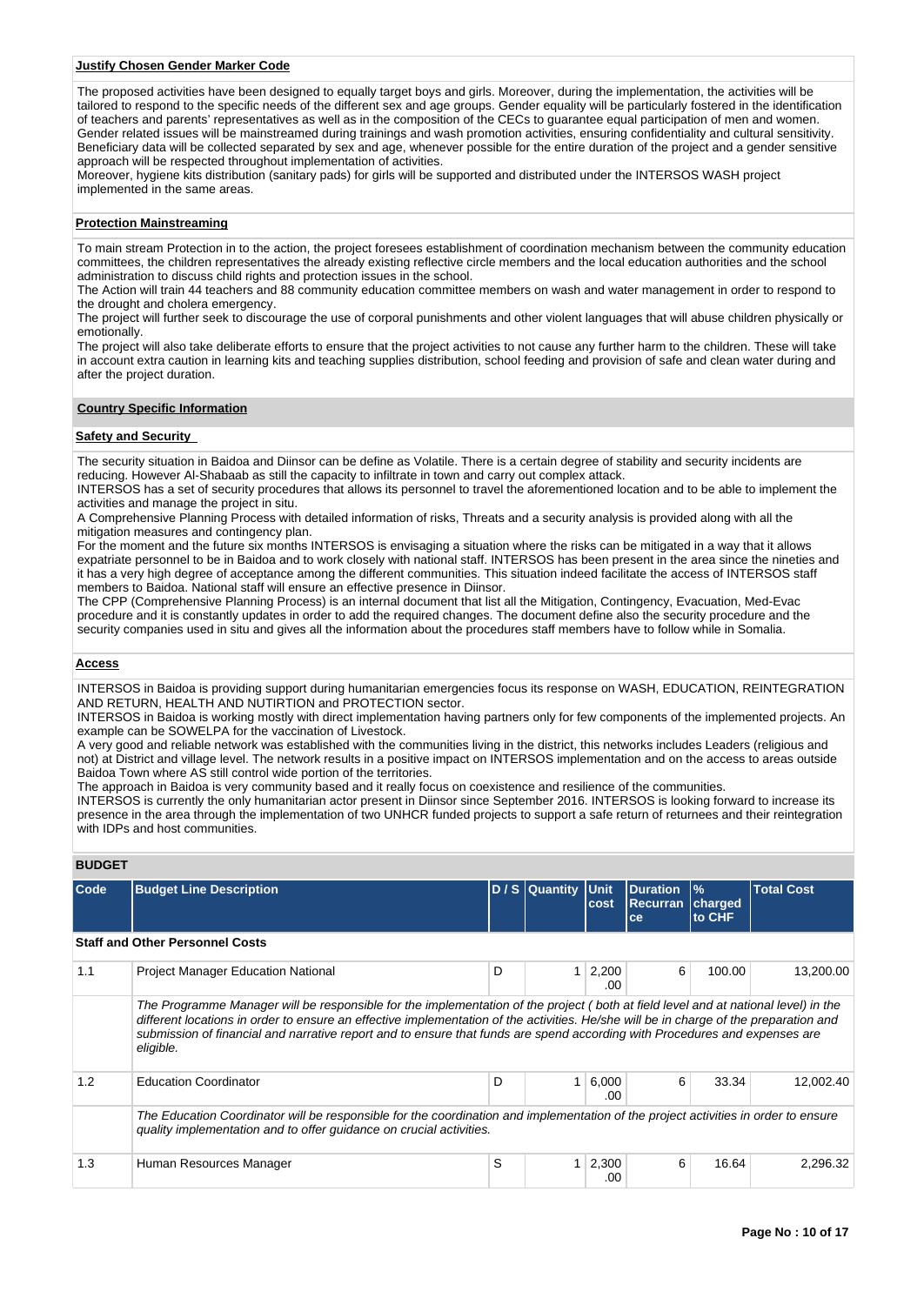|      | The HR Manager will have overall responsibility for all aspects of INTERSOS operations in Somalia related to human resources<br>and staff.                                                                                                                                                                          |   |                           |              |        |           |
|------|---------------------------------------------------------------------------------------------------------------------------------------------------------------------------------------------------------------------------------------------------------------------------------------------------------------------|---|---------------------------|--------------|--------|-----------|
| 1.4  | Project Officer - Dinsoor                                                                                                                                                                                                                                                                                           | D | 1   800.0<br>0            | 6            | 100.00 | 4,800.00  |
|      | The pproject officer will be based innDiinsor and will be responsible for the coordination of INTERSOS Education project at field<br>level and implementation of activities, ensuring daily coordination with field staff and NBI level.                                                                            |   |                           |              |        |           |
| 1.5  | Hygiene Promoter 2 Baidoa, 2 Diinsor                                                                                                                                                                                                                                                                                | D | $4 \mid 350.0$<br>0       | 6            | 100.00 | 8,400.00  |
|      | The Hygiene promoters are four in total, two of them will be based in Baidoa and two in Diinsor. They have a good knowledge<br>ofthe context and the areas. They will be involved in the organization of hygiene promotion in the schools. They will play a crucial<br>role in engaging communities and leaders.    |   |                           |              |        |           |
| 1.6  | <b>M&amp;E Officers</b>                                                                                                                                                                                                                                                                                             | D | $1$ 700.0<br><sup>0</sup> | 6            | 100.00 | 4,200.00  |
|      | The M&E Officers will be based in Baidoa wamd Diinsor. He will be in charge of the monitoring and evaluation tools developed<br>for the project and in supervising effective implementation and results of the activities implemented.                                                                              |   |                           |              |        |           |
| 1.7  | <b>Security Guards</b>                                                                                                                                                                                                                                                                                              | S | 2 200.0<br>0              | 6            | 100.00 | 2,400.00  |
|      | These are two security guards for both field offices Baidoa and Diinsor                                                                                                                                                                                                                                             |   |                           |              |        |           |
| 1.8  | Field/Area Coordinator Baidoa                                                                                                                                                                                                                                                                                       | D | $1 \mid 1,700$<br>.00     | 6            | 33.30  | 3,396.60  |
|      | The Field Coordinator is responsbile for the full respect of security and administrative aspects of the project. He is based in Baido<br>with frequent travels to Dinsor.                                                                                                                                           |   |                           |              |        |           |
| 1.9  | <b>Finance Officer</b>                                                                                                                                                                                                                                                                                              | S | 1 760.0<br>$\Omega$       | 6            | 50.00  | 2,280.00  |
|      | The finance officer will be based in Baidoa and will be responsible for the administrative aspects of the project.                                                                                                                                                                                                  |   |                           |              |        |           |
| 1.10 | <b>Procurement Officer</b>                                                                                                                                                                                                                                                                                          | S | $1 \mid 1,650$<br>.00     | 6            | 16.67  | 1,650.33  |
|      | The Procurement officer will be responsible for the logisti and procurement aspects of the project.                                                                                                                                                                                                                 |   |                           |              |        |           |
| 1.11 | Administrative staff                                                                                                                                                                                                                                                                                                | S | 2   800.0<br>$\Omega$     | 6            | 17.00  | 1,632.00  |
|      | The administratve staff will be responsible to monitor and implement all the administrative aspects related to the project                                                                                                                                                                                          |   |                           |              |        |           |
| 1.12 | <b>Chef Incentives</b>                                                                                                                                                                                                                                                                                              | D | 11 100.0<br>0             | 6            | 100.00 | 6,600.00  |
|      | 1 chef in each of the 11 partner schools will be provided with incentives over the priod of the project implementation in order to<br>ensure food provision to the targeted children. The community will contribute to provide an additional chef to support cooking and<br>food distribution. See BoQ for details. |   |                           |              |        |           |
| 1.13 | Cleaners                                                                                                                                                                                                                                                                                                            | S | $1 \, 200.0$<br>0         | 6            | 100.00 | 1,200.00  |
|      | 1 cleaner for Baidoa office                                                                                                                                                                                                                                                                                         |   |                           |              |        |           |
|      | <b>Section Total</b>                                                                                                                                                                                                                                                                                                |   |                           |              |        | 64,057.65 |
|      | <b>Supplies, Commodities, Materials</b>                                                                                                                                                                                                                                                                             |   |                           |              |        |           |
| 2.1  | Provision of safe and drinking water                                                                                                                                                                                                                                                                                | D | $1 \, 30,30$<br>0.48      | 1            | 100.00 | 30,300.48 |
|      | Distribution of safe and clean drinkable water to 2044 children and 44 teachers in 11 partner schools in Baidoa and Diinsor.                                                                                                                                                                                        |   |                           |              |        |           |
| 2.2  | Individual learner kits Diinsor                                                                                                                                                                                                                                                                                     | D | 1188 10.00                | $\mathbf{1}$ | 100.00 | 11,880.00 |
|      | Individual learner kits; these are individual learners kits (4 exercise books, 2 pens, 2 pencil, 1 sharpener and 1 eraser) to facilitate<br>the pupils in the smooth learning. see BoQ for details.                                                                                                                 |   |                           |              |        |           |
| 2.3  | Teaching and learning supplies                                                                                                                                                                                                                                                                                      | D | $2 \mid 2,409$<br>.60     | $\mathbf{1}$ | 100.00 | 4,819.20  |
|      | Teaching and learning supplies; these are education materials (electric materials, maps, flip charts, counter books, register<br>books, pens rulers) to facilitate the teachers in the teaching process. see BoQ for details.                                                                                       |   |                           |              |        |           |
| 2.4  | Food provision for 11 schools (including weekly distribution)                                                                                                                                                                                                                                                       | D | $1 \mid 95,20$<br>8.00    | 1            | 100.00 | 95,208.00 |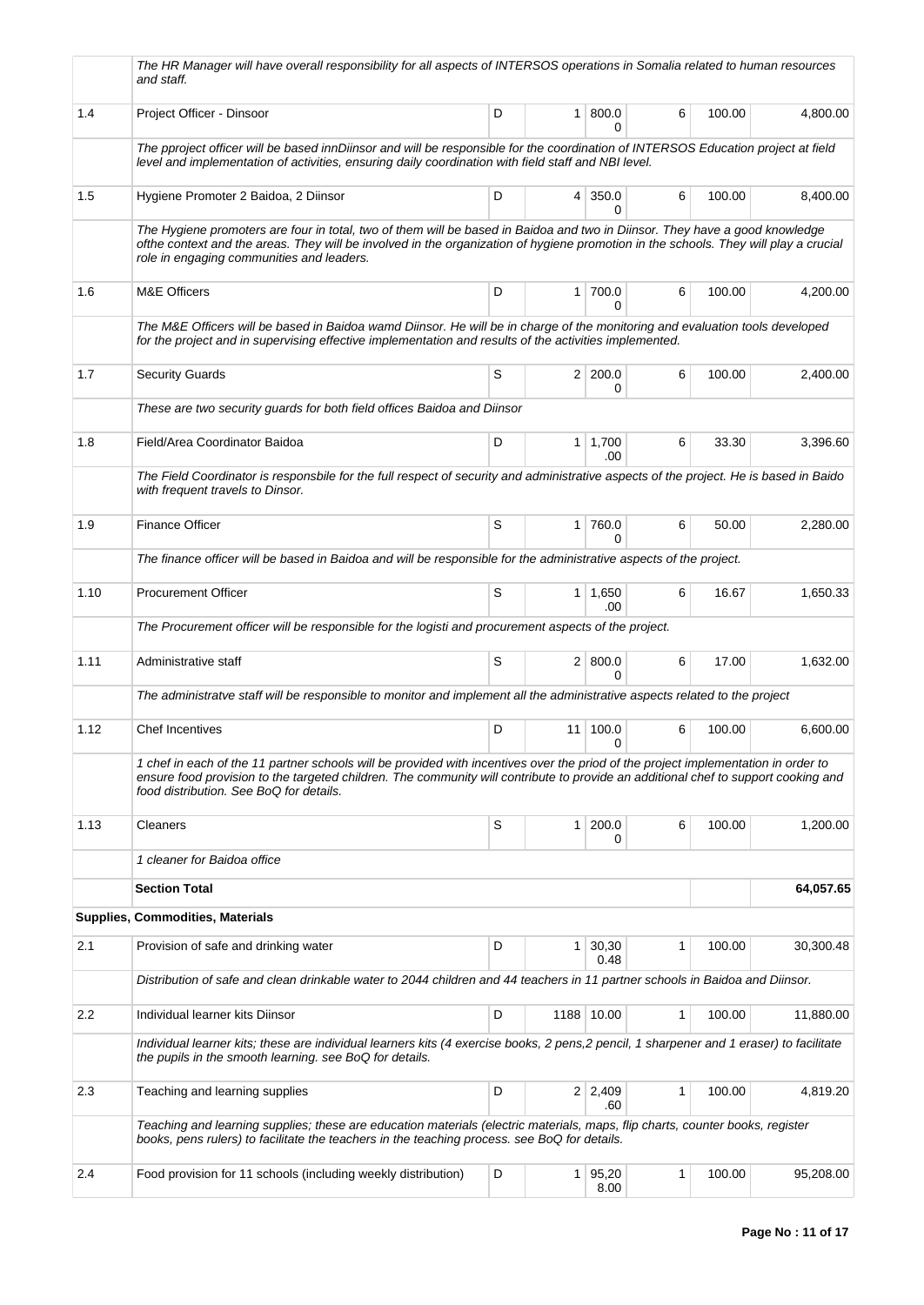|               | A school feeding intervention will target the 11 partner schools in North Baidoa and Diinsor to implement a school feeding<br>program for the entire duration of the project. Basic food supplies will be purchased, such as fruit, rise, beans, sugar, milk and<br>others in order to face the emergency crisis. The school personnel and CEC members will be responsible for a proper<br>implementation of the activities together with INTERSOS staff and actively participate in the monitoring phase. |   |                 |                        |              |        |           |  |  |
|---------------|------------------------------------------------------------------------------------------------------------------------------------------------------------------------------------------------------------------------------------------------------------------------------------------------------------------------------------------------------------------------------------------------------------------------------------------------------------------------------------------------------------|---|-----------------|------------------------|--------------|--------|-----------|--|--|
| 2.5           | Temporary kitchen construction and equipment (Including<br>firewood for the entire duration of the project)                                                                                                                                                                                                                                                                                                                                                                                                | D |                 | 1 7,888<br>.00         | 1            | 100.00 | 7,888.00  |  |  |
|               | 11 temporary kitchen will be constructed in the 11 partner schools in order to guarantee food provision to the targeted children.<br>Firewood will be provided for the netire duration of the project. See BoQ for details.                                                                                                                                                                                                                                                                                |   |                 |                        |              |        |           |  |  |
| 2.6           | Material and equipment for hygiene and sanitation promotion<br>activities for AWD/Cholera prevention                                                                                                                                                                                                                                                                                                                                                                                                       | D |                 | 22 50.00               | $\mathbf{1}$ | 100.00 | 1,100.00  |  |  |
|               | Material and equipment for hygiene and sanitation promotion activities, these include wheel barrows, spades, rakes, dustbins for<br>the cleaning of the school environment, see BoQ for details. Two informative campaigns on wash will be conducted in each area<br>targeted by the project. The campaigns aim at raising awareness on hygiene and sanitation as well as water management in<br>order to respond to the drought emergency and AWD/cholera outbreak.                                       |   |                 |                        |              |        |           |  |  |
| 2.7           | Refreshments for hygiene promotion activities for 2044<br>children and 44 teachers in 11 schools                                                                                                                                                                                                                                                                                                                                                                                                           | D | 2088            | 4.00                   | 1            | 100.00 | 8,352.00  |  |  |
|               | Promotion activities on wash will be conducted in the 11 partner schools targeted by the project. The activity aims at raising<br>awareness on hygiene and sanitation as well as water management in order to respond to the drought emergency and<br>AWD/cholera outbreak. The activity will engage all the targeted children and school personnel.                                                                                                                                                       |   |                 |                        |              |        |           |  |  |
| 2.8           | Construction of hand wash basins                                                                                                                                                                                                                                                                                                                                                                                                                                                                           | D |                 | 4 61.00                | $\mathbf{1}$ | 100.00 | 244.00    |  |  |
|               | 2 hand wash basins will be constructed in each of the two targeted schools in Diinsor                                                                                                                                                                                                                                                                                                                                                                                                                      |   |                 |                        |              |        |           |  |  |
| 2.9           | Hygiene Kits distribution to the 11 targeted schools                                                                                                                                                                                                                                                                                                                                                                                                                                                       | D | 11 <sup>1</sup> | 340.0<br>0             | 1            | 100.00 | 3,740.00  |  |  |
|               | Hygiene Kits will be distributed to 11 partner schools including soaps, aqua tabs and disinfectant.                                                                                                                                                                                                                                                                                                                                                                                                        |   |                 |                        |              |        |           |  |  |
| 2.10          | Training of Teachers on water management                                                                                                                                                                                                                                                                                                                                                                                                                                                                   | D |                 | $1 \mid 4,344$<br>.00  | $\mathbf{1}$ | 100.00 | 4,344.00  |  |  |
|               | Training of teachers (for 11 targeted schools); this is a teachers training on wash and water management, See attached BoQ for<br>details. The teachers training will focus on wash and water management. A two-days training will be implemented twice for 44<br>beneficiaries.                                                                                                                                                                                                                           |   |                 |                        |              |        |           |  |  |
| 2.11          | Training of Community Education Committees on water<br>management                                                                                                                                                                                                                                                                                                                                                                                                                                          | D |                 | $1 \vert 6.773$<br>.00 | $\mathbf{1}$ | 100.00 | 6,773.00  |  |  |
|               | Training of Community Education Committees members (for 11 targeted schools); this is a community education training on wash<br>and water management, See attached BoQ for details. The CEC members training will focus on wash and water management. A<br>two-days training will be implemented twice for 88 beneficiaries.                                                                                                                                                                               |   |                 |                        |              |        |           |  |  |
| 2.12          | Training for Parents of targeted children (15 identified per<br>school) on water management and wash                                                                                                                                                                                                                                                                                                                                                                                                       | D | 1               | 6,492<br>.00           | 1            | 100.00 | 6,492.00  |  |  |
|               | Training of Parents (15 per school per 11 targeted schools) on water management and wash. The trainning will be implemented<br>in 2 days in Baidoa and in Diinsor and it will be complementing the hygiene kits distribution under the WASH program.                                                                                                                                                                                                                                                       |   |                 |                        |              |        |           |  |  |
| 2.13          | Radio Campaign in Baidoa and Diinsor for 2 months                                                                                                                                                                                                                                                                                                                                                                                                                                                          | D |                 | 2   600.0<br>0         | 2            | 100.00 | 2,400.00  |  |  |
|               | The radio promotional campaign on hygien and sanitation will be transmitted through Radio Warsan in Baidoa and Diinsor for an<br>overall perod of 2 months. The radio will transmit one spot per day                                                                                                                                                                                                                                                                                                       |   |                 |                        |              |        |           |  |  |
|               | <b>Section Total</b>                                                                                                                                                                                                                                                                                                                                                                                                                                                                                       |   | 183,540.68      |                        |              |        |           |  |  |
| <b>Travel</b> |                                                                                                                                                                                                                                                                                                                                                                                                                                                                                                            |   |                 |                        |              |        |           |  |  |
| 5.1           | Field missions costs for activities regular monitoring                                                                                                                                                                                                                                                                                                                                                                                                                                                     | D |                 | $1 \ 6.900$<br>.00     | 1            | 100.00 | 6,900.00  |  |  |
|               | Education coordinator, HR manager and Field Coordinator. Flight staff Nairobi/ Baidoa: It includes cost of flights to Baidoa (or<br>viceversa) using standard rate of UNHAS. It includes cost of taxi transfer to/from JKIA Airport in Nairobi.<br>see BOQ for details"                                                                                                                                                                                                                                    |   |                 |                        |              |        |           |  |  |
| 5.2           | Staff travel allowances and deployment costs                                                                                                                                                                                                                                                                                                                                                                                                                                                               | D | 1 <sup>1</sup>  | 10,40<br>0.00          | 1            | 100.00 | 10,400.00 |  |  |
|               | Education Coordinator, HR Manager and Field Coordinator. Staff travel allowances and deployment costs: Perdiem and<br>allowances for senior field staff in case of meetings out of Baidoa for security / organizational reasons (meetings may be either in<br>Mogadishu or Nairobi). See BOQ for further details and breakdown                                                                                                                                                                             |   |                 |                        |              |        |           |  |  |
| 5.3           | Vehicle rental for activity implementation and supervison                                                                                                                                                                                                                                                                                                                                                                                                                                                  | D |                 | $1 \mid 1,320$<br>.00  | 6            | 100.00 | 7,920.00  |  |  |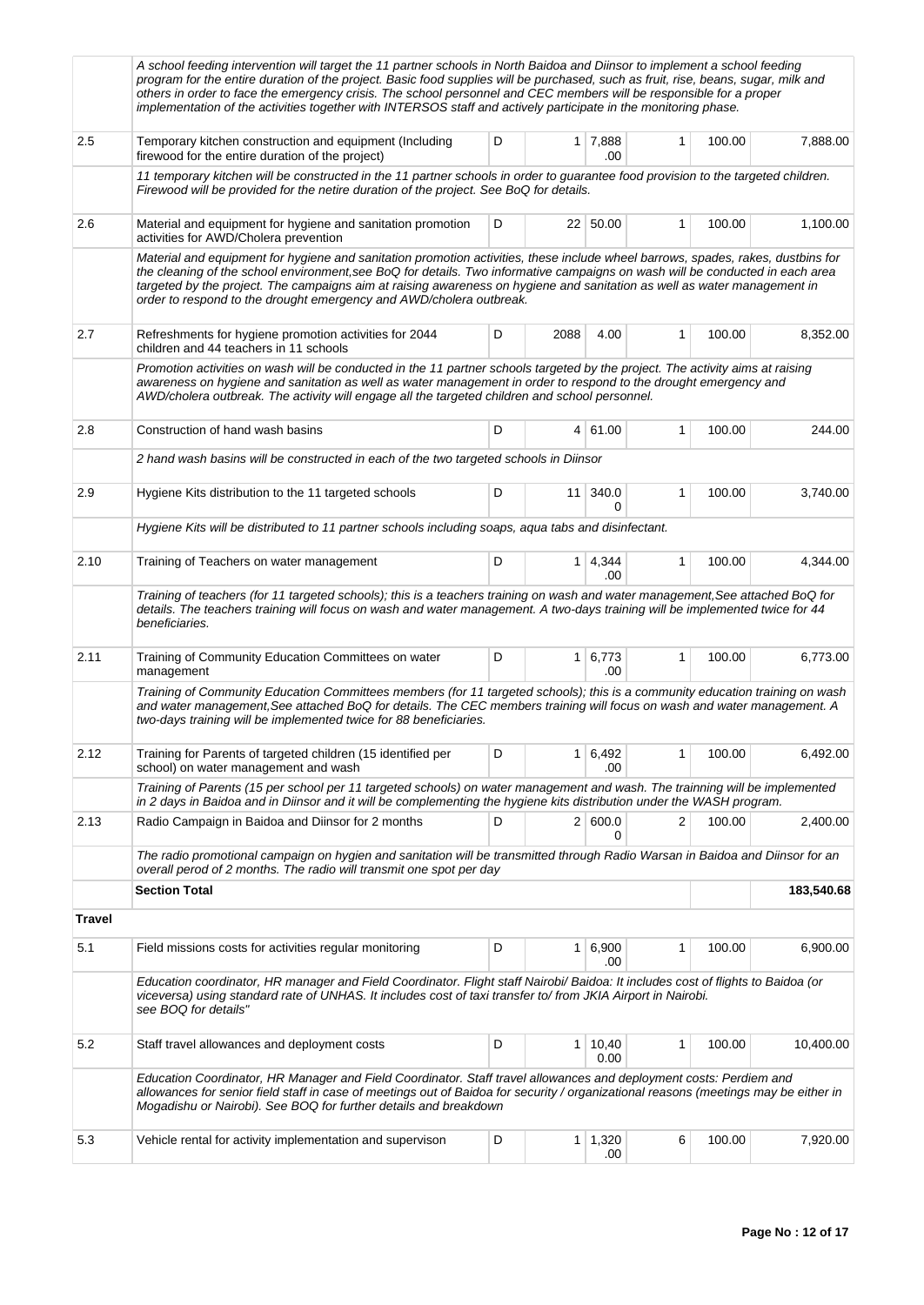|                   | Vehicles will be rented monthly for the implementation and the supervision of the project activities. One car will be hired in Baidoa                                                                                                                       |   |                |                       |              |        |            |
|-------------------|-------------------------------------------------------------------------------------------------------------------------------------------------------------------------------------------------------------------------------------------------------------|---|----------------|-----------------------|--------------|--------|------------|
|                   | <b>Section Total</b>                                                                                                                                                                                                                                        |   |                |                       |              |        | 25,220.00  |
|                   | <b>General Operating and Other Direct Costs</b>                                                                                                                                                                                                             |   |                |                       |              |        |            |
| 7.1               | Communication cost Contribution                                                                                                                                                                                                                             | D | 1 <sup>1</sup> | 925.0<br>0            | 6            | 100.00 | 5,550.00   |
|                   | Communication cost: contribution of the communication costs for Baidoa, Diinsor and coordination offices (internet, landline and<br>Mobile top up for the project staff See BOQ for further details.                                                        |   |                |                       |              |        |            |
| 7.2               | Office Rent contribution (Baidoa, Dinsoor and coordination<br>office)                                                                                                                                                                                       | D | 1 <sup>1</sup> | 12,00<br>0.00         | 6            | 11.11  | 7,999.20   |
|                   | Office rent: It is both a monthly contribution for the Coordination office Baidoa and Diinsor. See BOQ for further details.                                                                                                                                 |   |                |                       |              |        |            |
| 7.3               | Office Running costs contribution                                                                                                                                                                                                                           | D | $\mathbf{1}$   | 490.0<br>0            | 6            | 100.00 | 2,940.00   |
|                   | These costs include water and electricity bills. see BOQ for details                                                                                                                                                                                        |   |                |                       |              |        |            |
| 7.4               | Office Supplies and Stationery                                                                                                                                                                                                                              | D | 1 <sup>1</sup> | 750.0<br>$\Omega$     | 1            | 100.00 | 750.00     |
|                   | these costs included Photocopying paper, cartridge, pens, drinking office water, notebooks, envelops and others. These costs.<br>see BOQ for details                                                                                                        |   |                |                       |              |        |            |
| 7.5               | Bank charges 2%                                                                                                                                                                                                                                             | D |                | $1 \mid 5,235$<br>.93 | $\mathbf{1}$ | 100.00 | 5,235.93   |
|                   | This cost is calculated on all the transfers made to the Baidoa for project activities implementation and staff payment of salaries.<br>its calculated 2 % of the total budget excluding payments done from and to Nairobi office. The 2% was calculated on |   |                |                       |              |        |            |
|                   | <b>Section Total</b>                                                                                                                                                                                                                                        |   |                |                       |              |        | 22,475.13  |
| <b>SubTotal</b>   |                                                                                                                                                                                                                                                             |   | 3,359.00       |                       |              |        | 295,293.46 |
| Direct            |                                                                                                                                                                                                                                                             |   |                |                       |              |        | 283,834.81 |
| Support           |                                                                                                                                                                                                                                                             |   |                |                       |              |        | 11,458.65  |
| <b>PSC Cost</b>   |                                                                                                                                                                                                                                                             |   |                |                       |              |        |            |
|                   | <b>PSC Cost Percent</b>                                                                                                                                                                                                                                     |   |                |                       |              |        | 7.00       |
| <b>PSC Amount</b> |                                                                                                                                                                                                                                                             |   |                |                       |              |        | 20,670.54  |
| <b>Total Cost</b> |                                                                                                                                                                                                                                                             |   |                |                       |              |        | 315,964.00 |

# **Project Locations**

| <b>Location</b> | <b>Estimated</b><br>percentage<br>of budget<br>for each<br><b>location</b> | <b>Estimated number of beneficiaries</b><br>for each location |       |     |                  |       | <b>Activity Name</b>                                                                                                                                                                                                                                                                                                                                                                                                                                                                                                                                                                                                                                                                                                                                                                                                                                                                                                                                                                                                                                                                                   |
|-----------------|----------------------------------------------------------------------------|---------------------------------------------------------------|-------|-----|------------------|-------|--------------------------------------------------------------------------------------------------------------------------------------------------------------------------------------------------------------------------------------------------------------------------------------------------------------------------------------------------------------------------------------------------------------------------------------------------------------------------------------------------------------------------------------------------------------------------------------------------------------------------------------------------------------------------------------------------------------------------------------------------------------------------------------------------------------------------------------------------------------------------------------------------------------------------------------------------------------------------------------------------------------------------------------------------------------------------------------------------------|
|                 |                                                                            | <b>Men</b>                                                    | Women |     | Boys Girls Total |       |                                                                                                                                                                                                                                                                                                                                                                                                                                                                                                                                                                                                                                                                                                                                                                                                                                                                                                                                                                                                                                                                                                        |
| Bay -> Baidoa   | 50                                                                         | 121                                                           | 122   | 414 | 442              | 1,099 | Activity 1.1.1 : Safe drinking water will be<br>distributed in the 11 partner schools in North<br>Baidoa and Diinsor in order to respond to the<br>drought emergency and AWD/cholera outbreak<br>which is harshly affecting the targeted<br>communities and the country at large. Partner<br>schools will be provided with water supplies for<br>the entire duration of the project to guarantee to<br>the students access to clean water. A MoU will<br>be signed at the beginning of the project between<br>INTERSOS and the 11 partner schools. School<br>personnel and CECs will be held accountable for<br>the management of the resources provided and<br>will participate actively in the monitoring of the<br>activity implementation. The activity will be<br>implemented at the beginning of the project in<br>order to ensure a rapid response to the<br>emergency and in Baidoa it will be part and<br>parcel of a comprehensive action complemented<br>by the ongoing SHF funded project.<br>Activity 1.1.2 : 132 water storages will be<br>distributed to the 11 partner schools (12 per |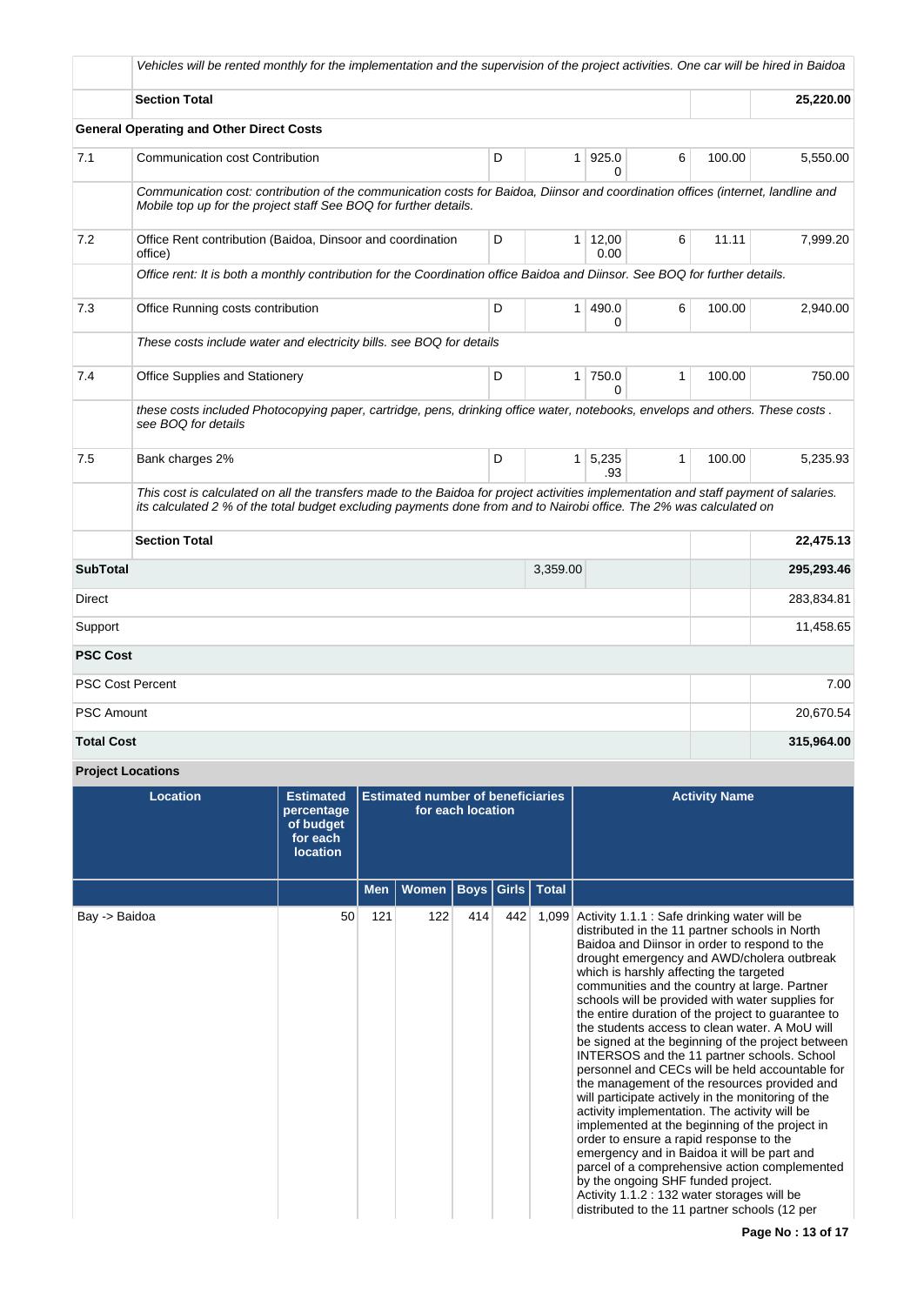school) in order to store the water distributed through water tracking. The water storages will be provided to the 11 schools at the beginning of the project thus to allow a rapid distribution f safe and clean water as per work plan. The CEC members and other school personnel will be engaged fully in the activity implementation to guarantee sustainability of the Action and active participation of the beneficiaries. Activity 1.1.3 : 4 hand wash basins will be constructed in the two primary schools in Diinsor in order to response to the AWD/cholera outbreak by promoting good hygiene and sanitation practices. This activity is complementary to the ongoing SHF project and in order to avoid replication it will be implemented only in the targeted schools of Diinsor. Activity 1.1.4 : A school feeding intervention targeting the children in 11 schools in North Baidoa and Diinsor will be implemented for the entire duration of the project. Basic food supplies will be purchased, such as rice, beans, oil and salt in order to face the emergency crisis and provide children with a meal every day. The school personnel and CEC members will be responsible for a proper implementation of the activities together with INTERSOS staff and actively participate in the monitoring phase. One CEC member will be provided with a monthly incentive and one other will volunteer from the community or the CEC in order to cook the food and distribute it to the students. The food will be distributed to the schools on a weekly basis and stored in one of the school facilities. The activity will be implemented at the beginning of the project in order to ensure a rapid response to the emergency and in Baidoa it will be part and parcel of a comprehensive action complemented by the ongoing SHF funded project. The food will consist of rise, spaghetti, maize, beans and salt in order to guarantee a minimum nutritional value to the children. The cost per child calculated for this action is of 7 \$ per child. Activity 1.1.5 : 11 temporary kitchen will be constructed in the 11 partner schools in order to guarantee food provision to the targeted children. The schools targeted by the project do not have any existing cooking facility, therefore the temporary kitchen will allow children to be offered a meal every day in school. The food will be distributed to the schools on a weekly basis. Two cooks, one supported through monthly incentives and one volunteer from the community, will assist school personnel for cooking the food and distributing it to the children. The activity will be implemented at the beginning of the project in order to ensure a rapid response to the emergency and in Baidoa it will be part and parcel of a comprehensive action complemented by the ongoing SHF funded project. Activity 2.1.1 : Two informative campaigns on wash will be conducted in each area targeted by the project. The campaigns aim at raising awareness on hygiene and sanitation as well as water management in order to respond to the drought emergency and AWD/cholera outbreak. Activity 2.1.2 : Promotion activities on wash will be conducted in the 11 partner schools targeted by the project. The activity aims at raising awareness on hygiene and sanitation as well as water management in order to respond to the drought emergency and AWD/cholera outbreak. The activity will engage all the targeted children and school personnel. Activity 2.1.3 : 2 radio campaigns of 2 months each will be conducted in Baidoa and Diinsor in

order to promote hygiene and sanitation practices among the targeted communities. The messages transmitted one time per day by the radio will promote wash good practices to tackle AWD and cholera outbreak in the region. Activity 2.1.6 : Basic hygiene kits will be distributed to the 11 partner schools including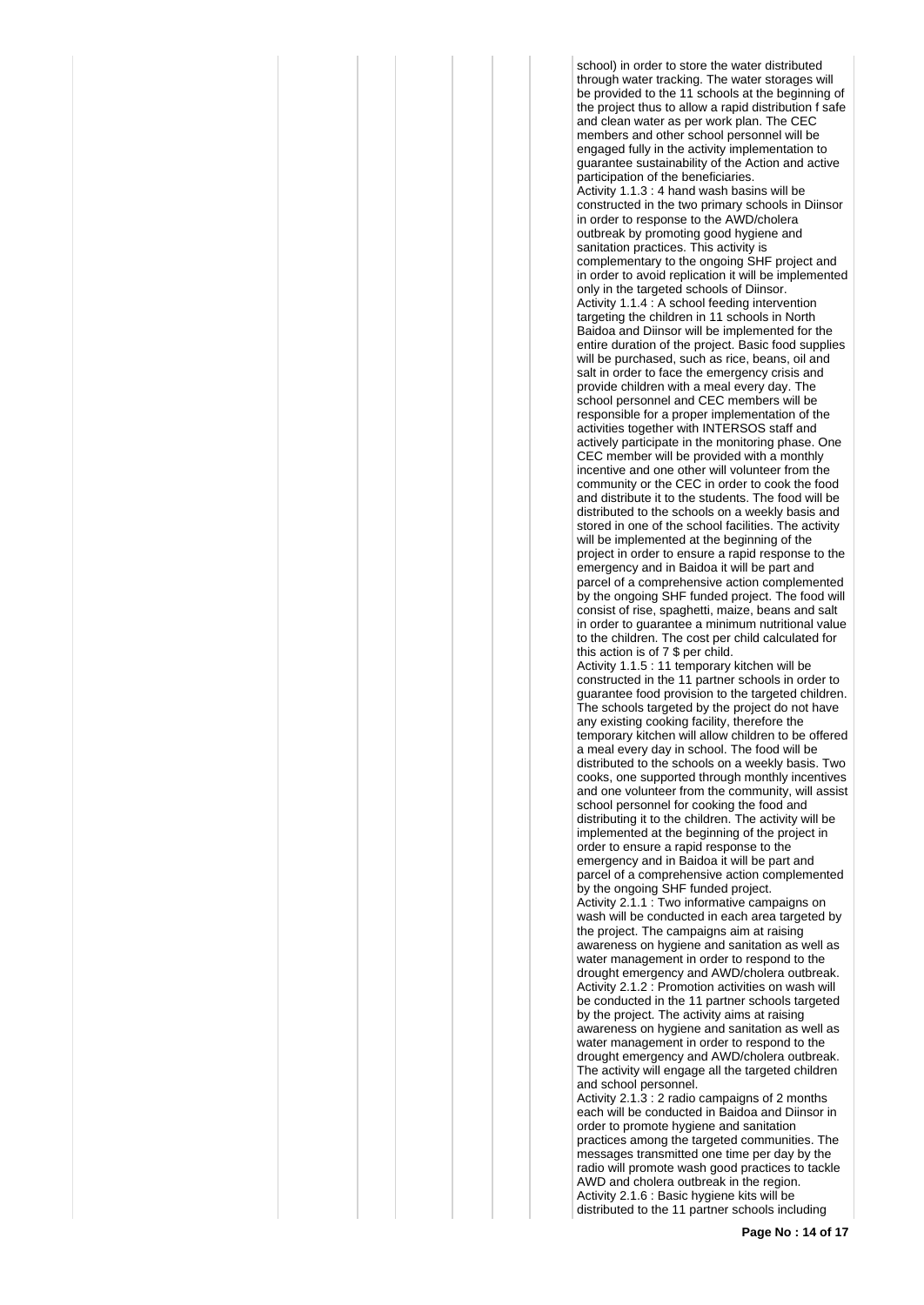|                 |    |    |    |     |     | dettol soap and aqua tabs. In order to promote<br>hygiene and sanitation and to respond to the<br>AWD/cholera outbreak.<br>Activity 3.1.1 : Training of teachers (for 11<br>targeted schools in North Baidoa and Diinsor).<br>The teachers training will focus on wash and<br>water management. A two-days training will be<br>implemented twice for 44 beneficiaries.<br>Activity 3.1.2 : Training of CEC members (for 11<br>targeted schools in North Baidoa and Diinsor).<br>The CEC members training will focus on wash<br>and water management. A two-days training will<br>be implemented twice for 88 beneficiaries.<br>Activity 3.1.3 : Training of parents'<br>representatives (15 per school for 11 targeted<br>schools in North Baidoa and Diinsor). The<br>parents' representatives training will focus on<br>wash and water management. A two-days<br>training will be implemented for 165 beneficiaries.<br>The training is expected to be carried out in<br>coordination with the hygiene kits distribution<br>activity envisaged under the INTERSOS WASH<br>project                                                                                                                                                                                                                                                                                                                                                                                                                                                                                                                                                                                                                                                                                                                                                                                                                                                                                                                                                                                                                                                                                                                                                                                                                                                                                                                                                                                                                                                                                                                                                                                                                                                                                                                                                                                                                                                                                                                           |
|-----------------|----|----|----|-----|-----|---------------------------------------------------------------------------------------------------------------------------------------------------------------------------------------------------------------------------------------------------------------------------------------------------------------------------------------------------------------------------------------------------------------------------------------------------------------------------------------------------------------------------------------------------------------------------------------------------------------------------------------------------------------------------------------------------------------------------------------------------------------------------------------------------------------------------------------------------------------------------------------------------------------------------------------------------------------------------------------------------------------------------------------------------------------------------------------------------------------------------------------------------------------------------------------------------------------------------------------------------------------------------------------------------------------------------------------------------------------------------------------------------------------------------------------------------------------------------------------------------------------------------------------------------------------------------------------------------------------------------------------------------------------------------------------------------------------------------------------------------------------------------------------------------------------------------------------------------------------------------------------------------------------------------------------------------------------------------------------------------------------------------------------------------------------------------------------------------------------------------------------------------------------------------------------------------------------------------------------------------------------------------------------------------------------------------------------------------------------------------------------------------------------------------------------------------------------------------------------------------------------------------------------------------------------------------------------------------------------------------------------------------------------------------------------------------------------------------------------------------------------------------------------------------------------------------------------------------------------------------------------------------------------------------------------------------------------------------------------------------------------|
| Bay -> Diinsoor | 50 | 27 | 27 | 706 | 482 | 1,242 Activity 1.1.1 : Safe drinking water will be<br>distributed in the 11 partner schools in North<br>Baidoa and Diinsor in order to respond to the<br>drought emergency and AWD/cholera outbreak<br>which is harshly affecting the targeted<br>communities and the country at large. Partner<br>schools will be provided with water supplies for<br>the entire duration of the project to guarantee to<br>the students access to clean water. A MoU will<br>be signed at the beginning of the project between<br>INTERSOS and the 11 partner schools. School<br>personnel and CECs will be held accountable for<br>the management of the resources provided and<br>will participate actively in the monitoring of the<br>activity implementation. The activity will be<br>implemented at the beginning of the project in<br>order to ensure a rapid response to the<br>emergency and in Baidoa it will be part and<br>parcel of a comprehensive action complemented<br>by the ongoing SHF funded project.<br>Activity 1.1.2 : 132 water storages will be<br>distributed to the 11 partner schools (12 per<br>school) in order to store the water distributed<br>through water tracking. The water storages will<br>be provided to the 11 schools at the beginning of<br>the project thus to allow a rapid distribution f safe<br>and clean water as per work plan. The CEC<br>members and other school personnel will be<br>engaged fully in the activity implementation to<br>guarantee sustainability of the Action and active<br>participation of the beneficiaries.<br>Activity 1.1.3 : 4 hand wash basins will be<br>constructed in the two primary schools in Diinsor<br>in order to response to the AWD/cholera<br>outbreak by promoting good hygiene and<br>sanitation practices. This activity is<br>complementary to the ongoing SHF project and<br>in order to avoid replication it will be implemented<br>only in the targeted schools of Diinsor.<br>Activity 1.1.4 : A school feeding intervention<br>targeting the children in 11 schools in North<br>Baidoa and Diinsor will be implemented for the<br>entire duration of the project. Basic food supplies<br>will be purchased, such as rice, beans, oil and<br>salt in order to face the emergency crisis and<br>provide children with a meal every day. The<br>school personnel and CEC members will be<br>responsible for a proper implementation of the<br>activities together with INTERSOS staff and<br>actively participate in the monitoring phase. One<br>CEC member will be provided with a monthly<br>incentive and one other will volunteer from the<br>community or the CEC in order to cook the food<br>and distribute it to the students. The food will be<br>distributed to the schools on a weekly basis and<br>stored in one of the school facilities. The activity<br>will be implemented at the beginning of the<br>project in order to ensure a rapid response to the<br>emergency and in Baidoa it will be part and |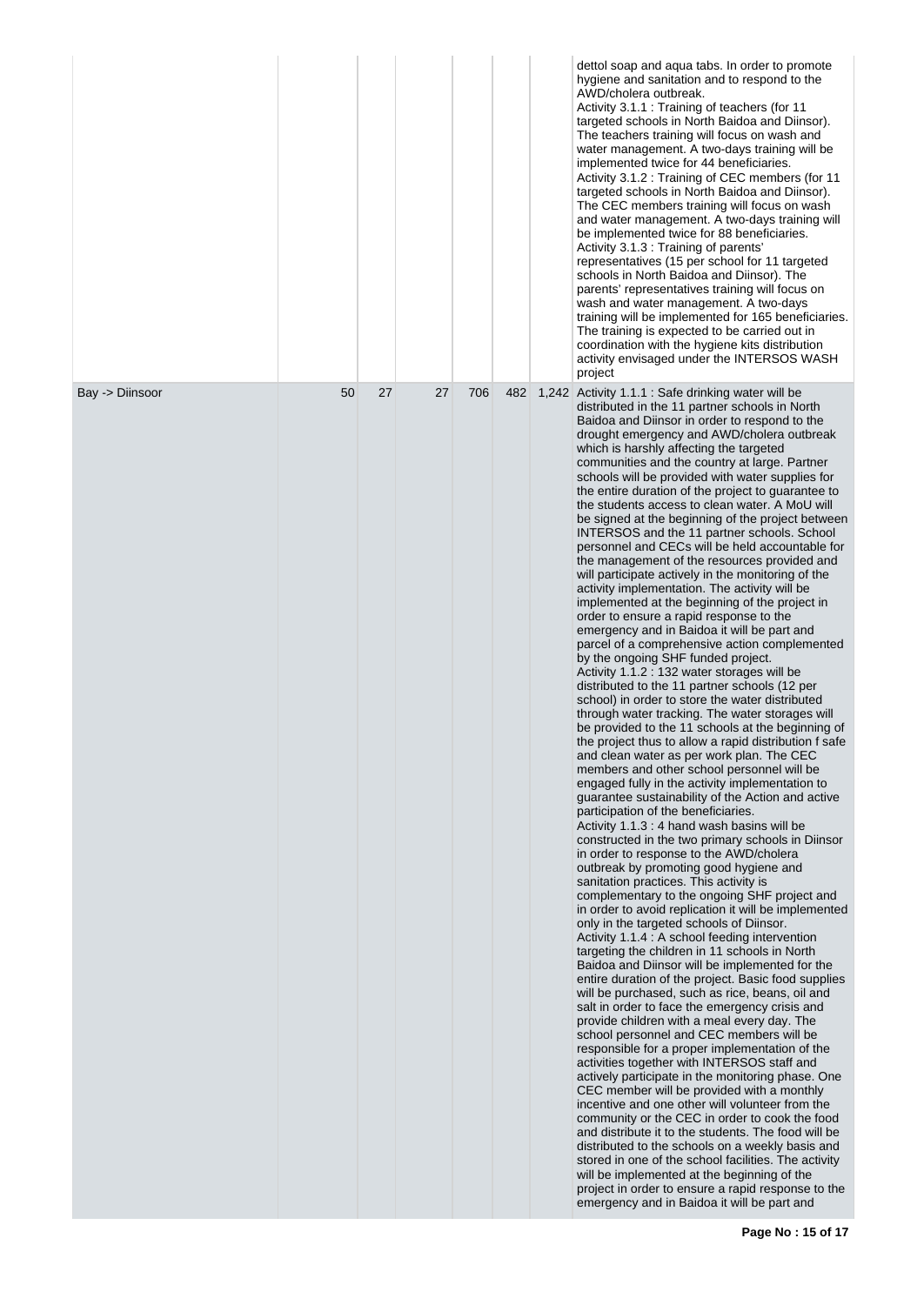parcel of a comprehensive action complemented by the ongoing SHF funded project. The food will consist of rise, spaghetti, maize, beans and salt in order to guarantee a minimum nutritional value to the children. The cost per child calculated for this action is of 7 \$ per child. Activity 1.1.5 : 11 temporary kitchen will be constructed in the 11 partner schools in order to guarantee food provision to the targeted children. The schools targeted by the project do not have any existing cooking facility, therefore the temporary kitchen will allow children to be offered a meal every day in school. The food will be distributed to the schools on a weekly basis. Two cooks, one supported through monthly incentives and one volunteer from the community, will assist school personnel for cooking the food and distributing it to the children. The activity will be implemented at the beginning of the project in order to ensure a rapid response to the emergency and in Baidoa it will be part and parcel of a comprehensive action complemented by the ongoing SHF funded project. Activity 2.1.1 : Two informative campaigns on wash will be conducted in each area targeted by the project. The campaigns aim at raising awareness on hygiene and sanitation as well as water management in order to respond to the drought emergency and AWD/cholera outbreak. Activity 2.1.2 : Promotion activities on wash will be conducted in the 11 partner schools targeted by the project. The activity aims at raising awareness on hygiene and sanitation as well as water management in order to respond to the drought emergency and AWD/cholera outbreak. The activity will engage all the targeted children and school personnel.

Activity 2.1.3 : 2 radio campaigns of 2 months each will be conducted in Baidoa and Diinsor in order to promote hygiene and sanitation practices among the targeted communities. The messages transmitted one time per day by the radio will promote wash good practices to tackle AWD and cholera outbreak in the region. Activity 2.1.4 : Teaching and learning supplies will be distributed to the 2 partner schools in Diinsor. The teaching and learning material consist of electric materials, maps, flip charts, counter books, register books, pens rulers to facilitate the teachers in the teaching process. The activity will be implemented only in Diinsor since TLM has already been distributed in the North Baidoa partner schools under the ongoing SHF EiE project.

Activity 2.1.5 : Individual learner kits will be distributed to 1188 children targeted in the two primary schools in Diinsor. These kits consist of 4 exercise books, 2 pens, 2 pencil, 1 sharpener and 1 eraser to facilitate the pupils in the smooth learning. The distribution will not be implemented in North Baidoa schools to avoid overlap since the targeted children were already recently provided with learning kits through an ongoing SHF funded project of education in emergency. Activity 2.1.6 : Basic hygiene kits will be distributed to the 11 partner schools including dettol soap and aqua tabs. In order to promote hygiene and sanitation and to respond to the AWD/cholera outbreak.

Activity 3.1.1 : Training of teachers (for 11 targeted schools in North Baidoa and Diinsor). The teachers training will focus on wash and water management. A two-days training will be implemented twice for 44 beneficiaries. Activity 3.1.2 : Training of CEC members (for 11 targeted schools in North Baidoa and Diinsor). The CEC members training will focus on wash and water management. A two-days training will be implemented twice for 88 beneficiaries. Activity 3.1.3 : Training of parents' representatives (15 per school for 11 targeted schools in North Baidoa and Diinsor). The parents' representatives training will focus on